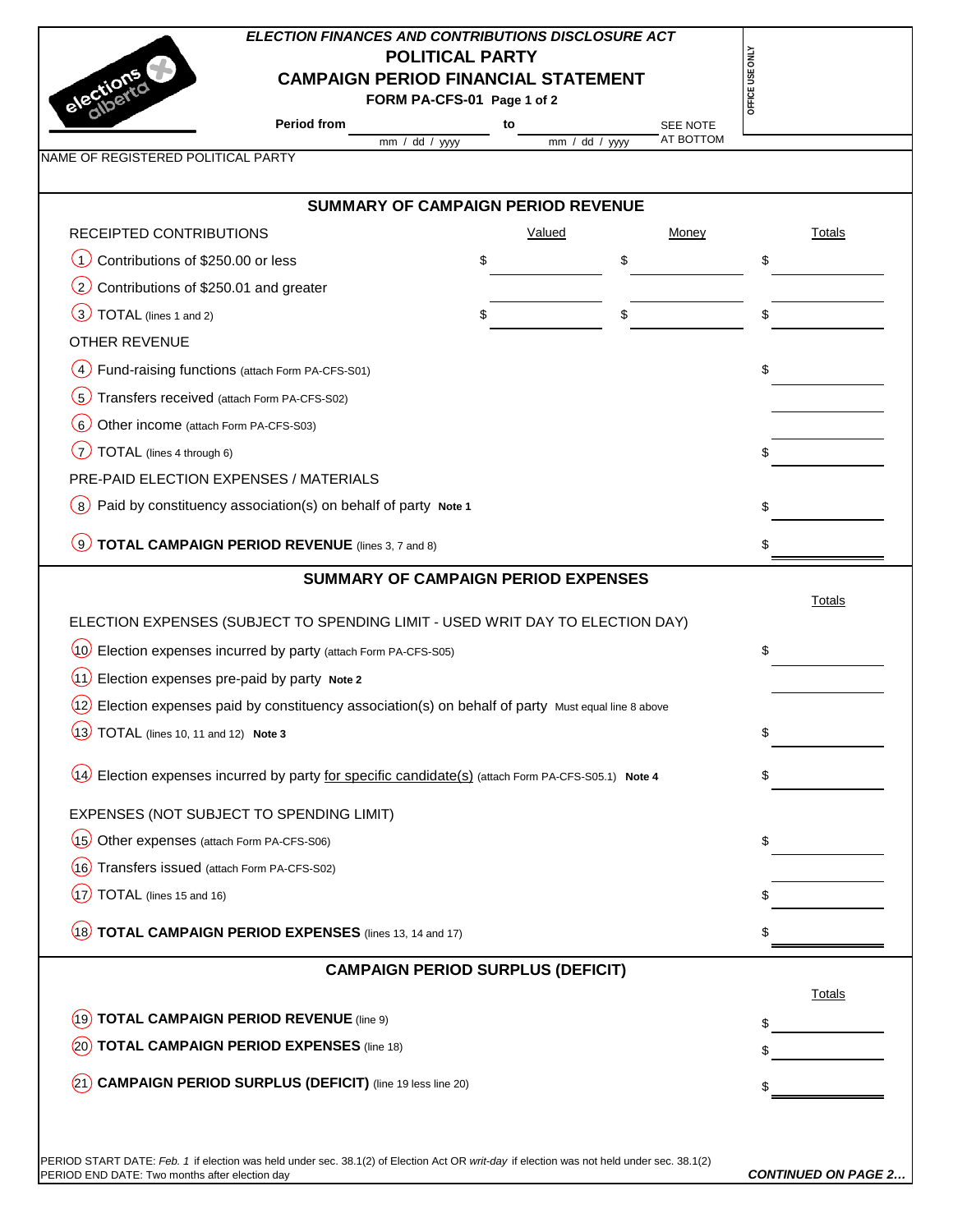| <b>ELECTION FINANCES AND CONTRIBUTIONS DISCLOSURE ACT</b><br>OFFICE USE ONLY<br><b>POLITICAL PARTY</b><br>alections                                                                                                                                                                                                                                                                                                                                                                                                                                                                                                                                                                                                                                                                                                                                                                                                                                                                                                                                                                                                                                                                                                                                                                                                                                                                                                                                                                                                                                                                          |
|----------------------------------------------------------------------------------------------------------------------------------------------------------------------------------------------------------------------------------------------------------------------------------------------------------------------------------------------------------------------------------------------------------------------------------------------------------------------------------------------------------------------------------------------------------------------------------------------------------------------------------------------------------------------------------------------------------------------------------------------------------------------------------------------------------------------------------------------------------------------------------------------------------------------------------------------------------------------------------------------------------------------------------------------------------------------------------------------------------------------------------------------------------------------------------------------------------------------------------------------------------------------------------------------------------------------------------------------------------------------------------------------------------------------------------------------------------------------------------------------------------------------------------------------------------------------------------------------|
|                                                                                                                                                                                                                                                                                                                                                                                                                                                                                                                                                                                                                                                                                                                                                                                                                                                                                                                                                                                                                                                                                                                                                                                                                                                                                                                                                                                                                                                                                                                                                                                              |
|                                                                                                                                                                                                                                                                                                                                                                                                                                                                                                                                                                                                                                                                                                                                                                                                                                                                                                                                                                                                                                                                                                                                                                                                                                                                                                                                                                                                                                                                                                                                                                                              |
| <b>CAMPAIGN PERIOD FINANCIAL STATEMENT</b>                                                                                                                                                                                                                                                                                                                                                                                                                                                                                                                                                                                                                                                                                                                                                                                                                                                                                                                                                                                                                                                                                                                                                                                                                                                                                                                                                                                                                                                                                                                                                   |
| FORM PA-CFS-01 Page 2 of 2                                                                                                                                                                                                                                                                                                                                                                                                                                                                                                                                                                                                                                                                                                                                                                                                                                                                                                                                                                                                                                                                                                                                                                                                                                                                                                                                                                                                                                                                                                                                                                   |
| <b>Period from</b><br>to                                                                                                                                                                                                                                                                                                                                                                                                                                                                                                                                                                                                                                                                                                                                                                                                                                                                                                                                                                                                                                                                                                                                                                                                                                                                                                                                                                                                                                                                                                                                                                     |
| mm / dd / yyyy<br>mm / dd / yyy                                                                                                                                                                                                                                                                                                                                                                                                                                                                                                                                                                                                                                                                                                                                                                                                                                                                                                                                                                                                                                                                                                                                                                                                                                                                                                                                                                                                                                                                                                                                                              |
| NAME OF REGISTERED POLITICAL PARTY                                                                                                                                                                                                                                                                                                                                                                                                                                                                                                                                                                                                                                                                                                                                                                                                                                                                                                                                                                                                                                                                                                                                                                                                                                                                                                                                                                                                                                                                                                                                                           |
|                                                                                                                                                                                                                                                                                                                                                                                                                                                                                                                                                                                                                                                                                                                                                                                                                                                                                                                                                                                                                                                                                                                                                                                                                                                                                                                                                                                                                                                                                                                                                                                              |
| <b>ATTESTATION OF CHIEF FINANCIAL OFFICER</b>                                                                                                                                                                                                                                                                                                                                                                                                                                                                                                                                                                                                                                                                                                                                                                                                                                                                                                                                                                                                                                                                                                                                                                                                                                                                                                                                                                                                                                                                                                                                                |
| <b>CONFIRMATION OF DOCUMENTS ATTACHED TO THIS FINANCIAL STATEMENT</b>                                                                                                                                                                                                                                                                                                                                                                                                                                                                                                                                                                                                                                                                                                                                                                                                                                                                                                                                                                                                                                                                                                                                                                                                                                                                                                                                                                                                                                                                                                                        |
| The following documents are attached as applicable:                                                                                                                                                                                                                                                                                                                                                                                                                                                                                                                                                                                                                                                                                                                                                                                                                                                                                                                                                                                                                                                                                                                                                                                                                                                                                                                                                                                                                                                                                                                                          |
| Audited financial statement and auditor's report if revenue or expenses exceed \$1,000                                                                                                                                                                                                                                                                                                                                                                                                                                                                                                                                                                                                                                                                                                                                                                                                                                                                                                                                                                                                                                                                                                                                                                                                                                                                                                                                                                                                                                                                                                       |
| Fund-raising Functions (PA-CFS-S01)                                                                                                                                                                                                                                                                                                                                                                                                                                                                                                                                                                                                                                                                                                                                                                                                                                                                                                                                                                                                                                                                                                                                                                                                                                                                                                                                                                                                                                                                                                                                                          |
| Transfer Detail (PA-CFS-S02)                                                                                                                                                                                                                                                                                                                                                                                                                                                                                                                                                                                                                                                                                                                                                                                                                                                                                                                                                                                                                                                                                                                                                                                                                                                                                                                                                                                                                                                                                                                                                                 |
| Other Income (PA-CFS-S03)                                                                                                                                                                                                                                                                                                                                                                                                                                                                                                                                                                                                                                                                                                                                                                                                                                                                                                                                                                                                                                                                                                                                                                                                                                                                                                                                                                                                                                                                                                                                                                    |
| Election Expenses Subject to Spending Limit (PA-CFS-S05)                                                                                                                                                                                                                                                                                                                                                                                                                                                                                                                                                                                                                                                                                                                                                                                                                                                                                                                                                                                                                                                                                                                                                                                                                                                                                                                                                                                                                                                                                                                                     |
| Election Expenses Incurred for Specific Candidate(s) (PA-CFS-S05.1) - one per candidate as applicable                                                                                                                                                                                                                                                                                                                                                                                                                                                                                                                                                                                                                                                                                                                                                                                                                                                                                                                                                                                                                                                                                                                                                                                                                                                                                                                                                                                                                                                                                        |
| Expenses Not Subject to Spending Limit (PA-CFS-S06)                                                                                                                                                                                                                                                                                                                                                                                                                                                                                                                                                                                                                                                                                                                                                                                                                                                                                                                                                                                                                                                                                                                                                                                                                                                                                                                                                                                                                                                                                                                                          |
| Copies of election expense reports from constituency association annual financial statement(s) (CA-AFS-S05)                                                                                                                                                                                                                                                                                                                                                                                                                                                                                                                                                                                                                                                                                                                                                                                                                                                                                                                                                                                                                                                                                                                                                                                                                                                                                                                                                                                                                                                                                  |
| <b>CONFIRMATION OF CONTRIBUTION REPORTING AND ISSUANCE OF OFFICIAL CONTRIBUTION RECEIPTS</b>                                                                                                                                                                                                                                                                                                                                                                                                                                                                                                                                                                                                                                                                                                                                                                                                                                                                                                                                                                                                                                                                                                                                                                                                                                                                                                                                                                                                                                                                                                 |
| The following tasks are completed as applicable:                                                                                                                                                                                                                                                                                                                                                                                                                                                                                                                                                                                                                                                                                                                                                                                                                                                                                                                                                                                                                                                                                                                                                                                                                                                                                                                                                                                                                                                                                                                                             |
| Using the Online Financial System (OFS), all contributions accepted by this political party have been recorded and confirmed.                                                                                                                                                                                                                                                                                                                                                                                                                                                                                                                                                                                                                                                                                                                                                                                                                                                                                                                                                                                                                                                                                                                                                                                                                                                                                                                                                                                                                                                                |
| Using OFS, official contribution receipts have been issued to all contributors.                                                                                                                                                                                                                                                                                                                                                                                                                                                                                                                                                                                                                                                                                                                                                                                                                                                                                                                                                                                                                                                                                                                                                                                                                                                                                                                                                                                                                                                                                                              |
| Amounts recorded on lines 1 and 2 of this financial statement agree with receipted contributions recorded and confirmed in OFS.                                                                                                                                                                                                                                                                                                                                                                                                                                                                                                                                                                                                                                                                                                                                                                                                                                                                                                                                                                                                                                                                                                                                                                                                                                                                                                                                                                                                                                                              |
| No contributions were accepted by this political party; lines 1 and 2 of this financial statement are recorded as "nil".                                                                                                                                                                                                                                                                                                                                                                                                                                                                                                                                                                                                                                                                                                                                                                                                                                                                                                                                                                                                                                                                                                                                                                                                                                                                                                                                                                                                                                                                     |
| - I understand that Elections Alberta will maintain and make public, a list of contributors who contributed over \$250 in aggregate, based on the<br>contribution information in OFS, and that failure to record all contributions and issue official contribution receipts by the filing deadline will<br>result in an incomplete/late financial filing subject to an automatic late filing fee and possible further penalties.                                                                                                                                                                                                                                                                                                                                                                                                                                                                                                                                                                                                                                                                                                                                                                                                                                                                                                                                                                                                                                                                                                                                                             |
|                                                                                                                                                                                                                                                                                                                                                                                                                                                                                                                                                                                                                                                                                                                                                                                                                                                                                                                                                                                                                                                                                                                                                                                                                                                                                                                                                                                                                                                                                                                                                                                              |
| <b>Print Name</b><br>Signature<br>mm / dd / yyy                                                                                                                                                                                                                                                                                                                                                                                                                                                                                                                                                                                                                                                                                                                                                                                                                                                                                                                                                                                                                                                                                                                                                                                                                                                                                                                                                                                                                                                                                                                                              |
| <b>ATTESTATION OF PRINCIPAL OFFICER (PRESIDENT)</b>                                                                                                                                                                                                                                                                                                                                                                                                                                                                                                                                                                                                                                                                                                                                                                                                                                                                                                                                                                                                                                                                                                                                                                                                                                                                                                                                                                                                                                                                                                                                          |
| As a President registered under the Election Finances and Contributions Disclosure Act:<br>- I certify that this financial statement and attachments accurately and completely reflect all financial transactions of the political party.<br>- I understand that Elections Alberta will maintain and make public, a list of contributors who contributed over \$250 in aggregate, based on the<br>contribution information in OFS, and that failure to record all contributions and issue official contribution receipts by the filing deadline will result<br>in an incomplete/late financial filing subject to an automatic late filing fee and possible further penalties.                                                                                                                                                                                                                                                                                                                                                                                                                                                                                                                                                                                                                                                                                                                                                                                                                                                                                                                |
| P                                                                                                                                                                                                                                                                                                                                                                                                                                                                                                                                                                                                                                                                                                                                                                                                                                                                                                                                                                                                                                                                                                                                                                                                                                                                                                                                                                                                                                                                                                                                                                                            |
| Print Name<br>Signature<br>mm / dd / yyy                                                                                                                                                                                                                                                                                                                                                                                                                                                                                                                                                                                                                                                                                                                                                                                                                                                                                                                                                                                                                                                                                                                                                                                                                                                                                                                                                                                                                                                                                                                                                     |
| <b>NOTES FOR COMPLETION OF THIS FORM</b>                                                                                                                                                                                                                                                                                                                                                                                                                                                                                                                                                                                                                                                                                                                                                                                                                                                                                                                                                                                                                                                                                                                                                                                                                                                                                                                                                                                                                                                                                                                                                     |
| LINES 8 & 12: Election expenses subject to the party's spending limit that were paid by constituency association(s) on behalf of the party must be<br>1.<br>carried forward to this financial statement to ensure they are counted toward the party's spending limit. Enter the total value of the pre-paid election<br>expenses as revenue on Line 8 "Paid by constituency association(s)" and enter the same amount as an expense on Line 12 "Election expenses<br>pre-paid by constituency association(s)". Attach copies of the applicable constituency association(s) election expense report form PA-CFS-S05,<br>for support documentation.<br>2. LINE 11: Election expenses subject to the party's spending limit that were pre-paid by the party in the annual period and held as assets, must be<br>expensed on this financial statement to ensure they are counted toward the party's spending limit.<br>LINE 13: The election expense spending limit for a political party in respect of a general election is \$2,000,000 (EFCDA section 41.2(1)), and in<br>3.<br>respect of a by-election in an electoral division is \$23,000 (EFCDA section 41.2(2)). Limits are adjusted in accordance with EFCDA section 41.5.<br>LINE 14: The grand total election expenses incurred by the party for specific candidate(s), must be reported by the party on Line 14 "Election<br>4.<br>expenses incurred by party for specific candidate(s)". Individual totals must be carried forward to each specific candidate's campaign return to<br>count toward the candidate's spending limit. |
| OFFICE USE ONLY<br>FORWARD SIGNED ORIGINAL TO ELECTIONS ALBERTA                                                                                                                                                                                                                                                                                                                                                                                                                                                                                                                                                                                                                                                                                                                                                                                                                                                                                                                                                                                                                                                                                                                                                                                                                                                                                                                                                                                                                                                                                                                              |
| <b>ENTERED:</b><br>Suite 100, 11510 Kingsway NW, Edmonton, AB T5G 2Y5 780.427.7191                                                                                                                                                                                                                                                                                                                                                                                                                                                                                                                                                                                                                                                                                                                                                                                                                                                                                                                                                                                                                                                                                                                                                                                                                                                                                                                                                                                                                                                                                                           |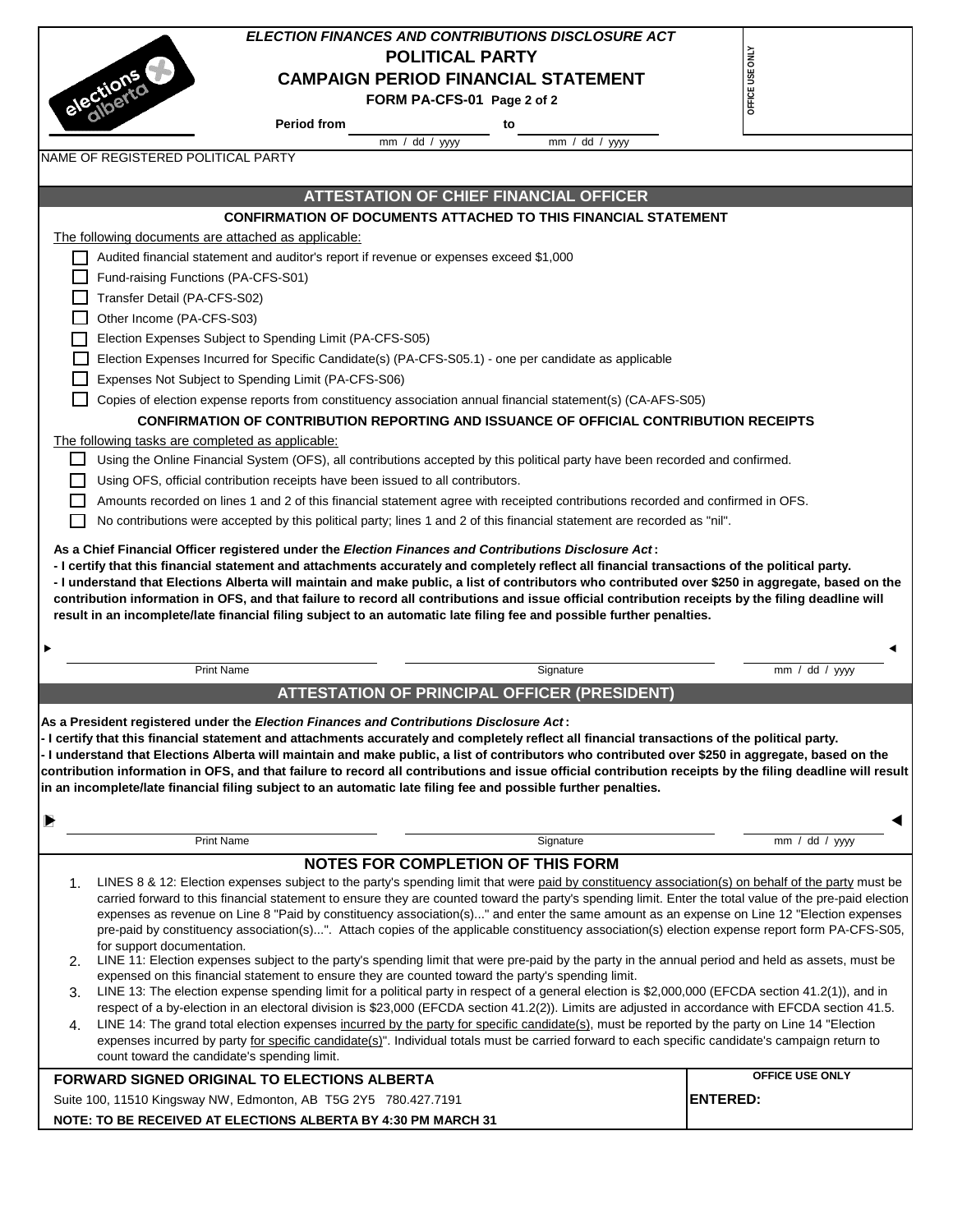|                                    | ELECTION FINANCES AND CONTRIBUTIONS DISCLOSURE ACT |                                                    |                            |                                           |
|------------------------------------|----------------------------------------------------|----------------------------------------------------|----------------------------|-------------------------------------------|
|                                    |                                                    | <b>FUND-RAISING FUNCTIONS</b>                      | OFFICE USE ONLY            |                                           |
| elections                          |                                                    | FORM PA-CFS-S01                                    |                            |                                           |
|                                    | Period from                                        | to                                                 |                            |                                           |
|                                    | mm / dd / yyy                                      | mm / dd / yyyy                                     |                            |                                           |
| NAME OF REGISTERED POLITICAL PARTY |                                                    |                                                    |                            |                                           |
|                                    |                                                    |                                                    |                            |                                           |
|                                    |                                                    | <b>Gross</b>                                       | Less<br>contribution       | Net fund-raising                          |
| <b>Date</b>                        | <b>Description</b>                                 | income                                             | income (if any)            | income                                    |
|                                    |                                                    | \$                                                 | \$                         | \$                                        |
|                                    |                                                    | \$                                                 | \$                         | \$                                        |
|                                    |                                                    | \$                                                 | \$                         | \$                                        |
|                                    |                                                    | \$                                                 | \$                         | $\, \, \raisebox{12pt}{$\scriptstyle \$}$ |
|                                    |                                                    | \$                                                 | \$                         | \$                                        |
|                                    |                                                    | \$                                                 | \$                         | \$                                        |
|                                    |                                                    | \$                                                 | \$                         | \$                                        |
|                                    |                                                    | \$                                                 | $\boldsymbol{\mathsf{\$}}$ | \$                                        |
|                                    |                                                    | \$                                                 | \$                         | \$                                        |
|                                    |                                                    | \$                                                 | \$                         | \$                                        |
|                                    |                                                    | \$                                                 | \$                         | \$                                        |
|                                    |                                                    | \$                                                 | \$                         | \$                                        |
|                                    |                                                    | \$                                                 | \$                         | \$                                        |
|                                    |                                                    | \$                                                 | \$                         | $\,$                                      |
|                                    |                                                    | \$                                                 | \$                         | \$                                        |
|                                    |                                                    | \$                                                 | \$                         | \$                                        |
|                                    |                                                    | \$                                                 | \$                         | \$                                        |
|                                    |                                                    | \$                                                 | \$                         | $\,$                                      |
|                                    |                                                    | \$                                                 | \$                         | \$                                        |
|                                    |                                                    | \$                                                 | $\,$                       | \$                                        |
|                                    |                                                    | \$                                                 | \$                         | \$                                        |
|                                    |                                                    | \$                                                 | \$                         | \$                                        |
|                                    |                                                    | \$                                                 | $\boldsymbol{\mathsf{\$}}$ | \$                                        |
|                                    |                                                    | \$                                                 | $\boldsymbol{\mathsf{\$}}$ | \$                                        |
|                                    |                                                    | \$                                                 | \$                         | \$                                        |
|                                    |                                                    | \$                                                 | \$                         | \$                                        |
|                                    |                                                    | \$                                                 | \$                         | \$                                        |
|                                    |                                                    | \$                                                 | \$                         | \$                                        |
|                                    |                                                    | \$                                                 | $\boldsymbol{\mathsf{\$}}$ | \$                                        |
|                                    |                                                    | \$                                                 | \$                         | \$                                        |
|                                    |                                                    | (must agree with financial statement line 4) TOTAL |                            | \$                                        |

# **NOTES**

- 1. This schedule is an official component of the Political Party Campaign Return. All attestations as to the accuracy of the Political Party Campaign Return apply equally to this document.
- 2. In accordance with section 23(2) of the EFCDA, the gross income from any fund-raising function must be recorded. The contribution portion out of the gross income, if applicable, is determined in accordance with section 23(3) of the EFCDA, and recorded under "receipted contributions" on the financial statement. The net income (gross income less contribution portion) is recorded under "fund-raising functions" on the financial statement.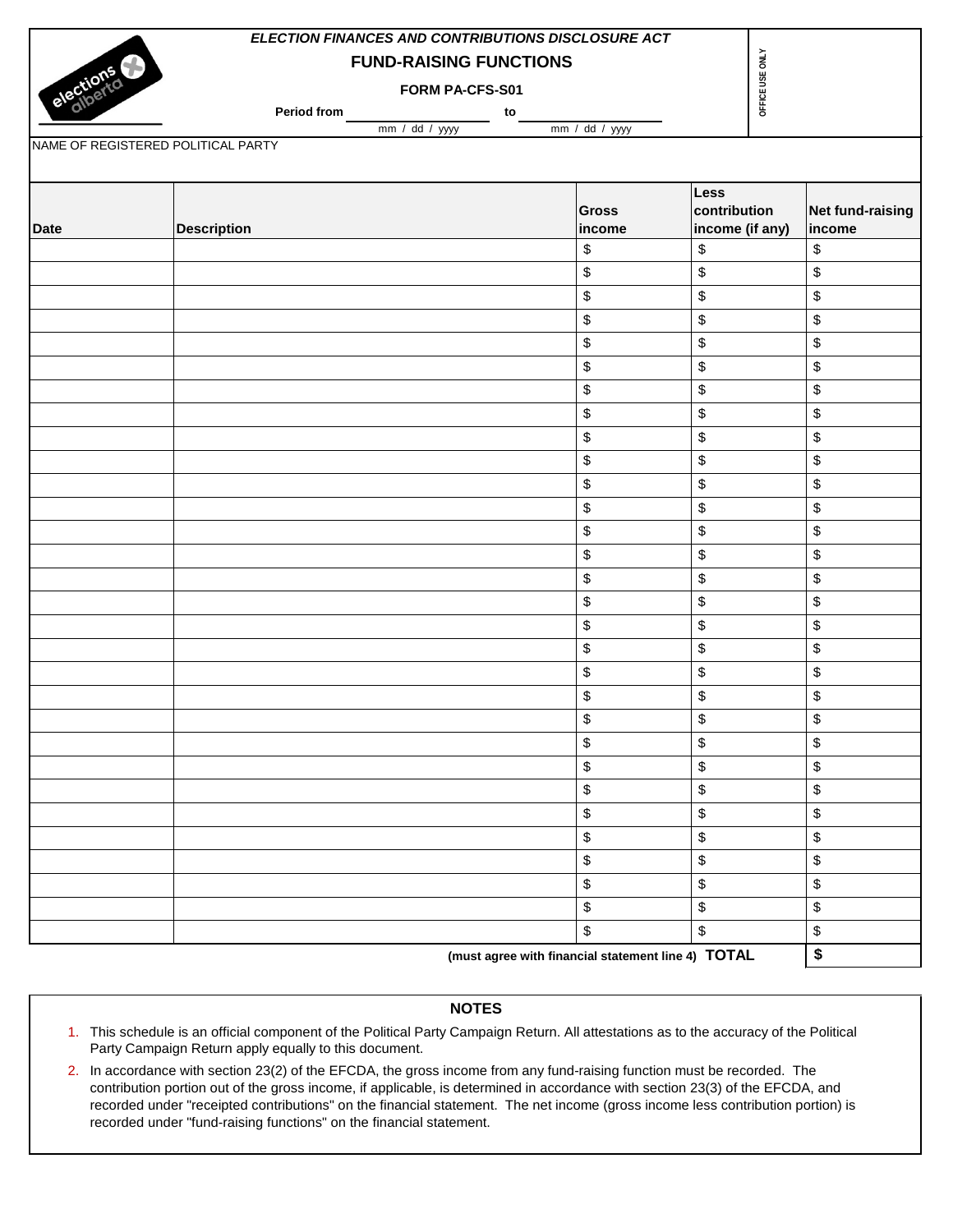|             | <b>ELECTION FINANCES AND CONTRIBUTIONS DISCLOSURE ACT</b>                |        |
|-------------|--------------------------------------------------------------------------|--------|
|             | OFFICE USE ONLY<br><b>TRANSFER DETAIL</b>                                |        |
|             | elections<br>FORM PA-CFS-S02                                             |        |
|             | Period from<br>to                                                        |        |
|             | mm / dd / yyyy<br>mm / dd / yyy<br>NAME OF REGISTERED POLITICAL PARTY    |        |
|             |                                                                          |        |
| <b>Date</b> | Transfers received from (name of entity)                                 | Valued |
|             |                                                                          | \$     |
|             |                                                                          | \$     |
|             |                                                                          | \$     |
|             |                                                                          | \$     |
|             |                                                                          | \$     |
|             |                                                                          | \$     |
|             |                                                                          | \$     |
|             |                                                                          | \$     |
|             |                                                                          | \$     |
|             |                                                                          | \$     |
|             |                                                                          | \$     |
|             |                                                                          | \$     |
|             |                                                                          | \$     |
|             |                                                                          | \$     |
|             |                                                                          | \$     |
|             | $(must\space)$ cause with financial statement line E. TOTAL $\mathbf{r}$ |        |

| (must agree with financial statement line 5) TOTAL \$ |  |  |
|-------------------------------------------------------|--|--|
|-------------------------------------------------------|--|--|

| <b>Date</b> | Transfers issued to (name of entity)                   | Valued                    |
|-------------|--------------------------------------------------------|---------------------------|
|             |                                                        | \$                        |
|             |                                                        | \$                        |
|             |                                                        | \$                        |
|             |                                                        | $\boldsymbol{\$}$         |
|             |                                                        | \$                        |
|             |                                                        | \$                        |
|             |                                                        | \$                        |
|             |                                                        | \$                        |
|             |                                                        | \$                        |
|             |                                                        | \$                        |
|             |                                                        | \$                        |
|             |                                                        | $\boldsymbol{\mathsf{S}}$ |
|             |                                                        | \$                        |
|             |                                                        | $\boldsymbol{\$}$         |
|             |                                                        | \$                        |
|             | (must agree with financial statement line 16) TOTAL \$ |                           |

- 1. Under "transfers received from" and "transfers issued to", include electoral division/constituency association name and candidate/contestant name, as applicable.
- 2. Non-Money Transfers: A registered party & any of its registered constituency associations, candidates, nomination contestants & leadership contestants may transfer to & accept from each other goods or services, or the use of goods or services. All goods/services transfers to & from the party related to the campaign period must be included in this schedule, *except* transfers of election expenses/materials (subject to spending limits); these are reported on election expense schedules.
- 3. Money Transfers: A registered party & any of its registered constituency associations & registered candidates may transfer funds to or from each other. All funds transfers to & from the party related to the campaign period must be included in this schedule. Note: A registered party may only receive a transfer of *surplus funds from* its registered leadership constestants or nomination contestants; no other money transfers are allowed.
- 4. This schedule is an official component of the Political Party Campaign Return. All attestations as to the accuracy of the Political Party Campaign Return apply equally to this document.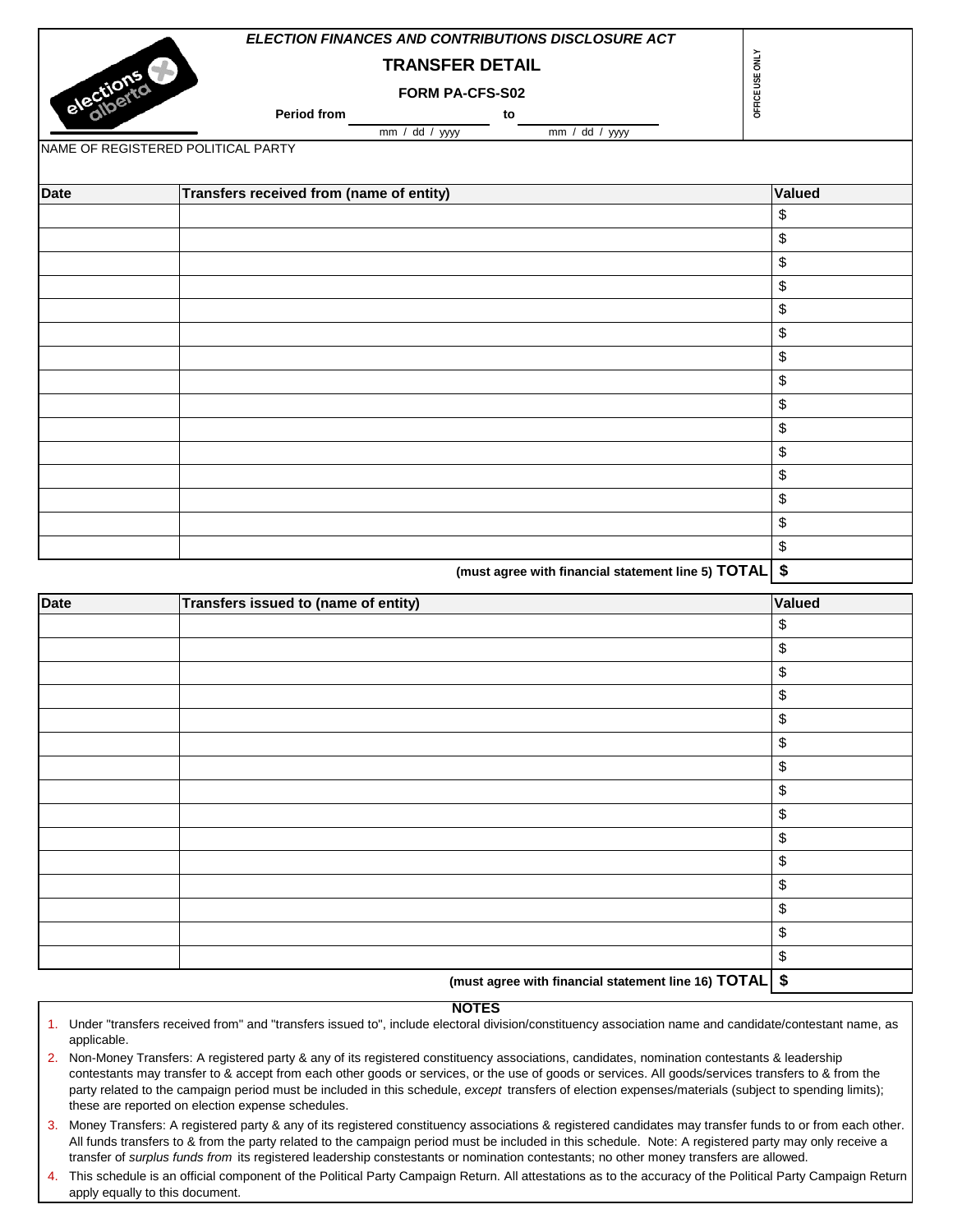|           |                                    | ELECTION FINANCES AND CONTRIBUTIONS DISCLOSURE ACT    |                 |
|-----------|------------------------------------|-------------------------------------------------------|-----------------|
|           | 5                                  | <b>OTHER INCOME</b>                                   |                 |
| elections |                                    | FORM PA-CFS-S03                                       | OFFICE USE ONLY |
|           | <b>Period from</b>                 | to<br>mm / dd / yyy<br>$mm / dd / yy$ yyy             |                 |
|           | NAME OF REGISTERED POLITICAL PARTY |                                                       |                 |
|           |                                    |                                                       |                 |
| Date      | Source                             | <b>Nature of Income</b>                               | Amount          |
|           |                                    |                                                       | \$              |
|           |                                    |                                                       | \$              |
|           |                                    |                                                       | \$              |
|           |                                    |                                                       | \$              |
|           |                                    |                                                       | \$              |
|           |                                    |                                                       | \$              |
|           |                                    |                                                       | \$              |
|           |                                    |                                                       | \$              |
|           |                                    |                                                       | \$              |
|           |                                    |                                                       | \$              |
|           |                                    |                                                       | \$              |
|           |                                    |                                                       | \$              |
|           |                                    |                                                       | \$              |
|           |                                    |                                                       | \$              |
|           |                                    |                                                       | \$              |
|           |                                    |                                                       | \$              |
|           |                                    |                                                       | \$              |
|           |                                    |                                                       | \$              |
|           |                                    |                                                       | \$              |
|           |                                    |                                                       | \$              |
|           |                                    |                                                       | \$              |
|           |                                    |                                                       | \$              |
|           |                                    |                                                       | \$              |
|           |                                    |                                                       | \$              |
|           |                                    |                                                       | \$              |
|           |                                    |                                                       | \$              |
|           |                                    |                                                       | \$              |
|           |                                    |                                                       | \$              |
|           |                                    |                                                       | \$              |
|           |                                    |                                                       | \$              |
|           |                                    |                                                       | \$              |
|           |                                    |                                                       | \$              |
|           |                                    |                                                       | \$              |
|           |                                    |                                                       | \$              |
|           |                                    |                                                       | \$              |
|           |                                    | (must agree with financial statement line 6) TOTAL \$ |                 |
|           |                                    |                                                       |                 |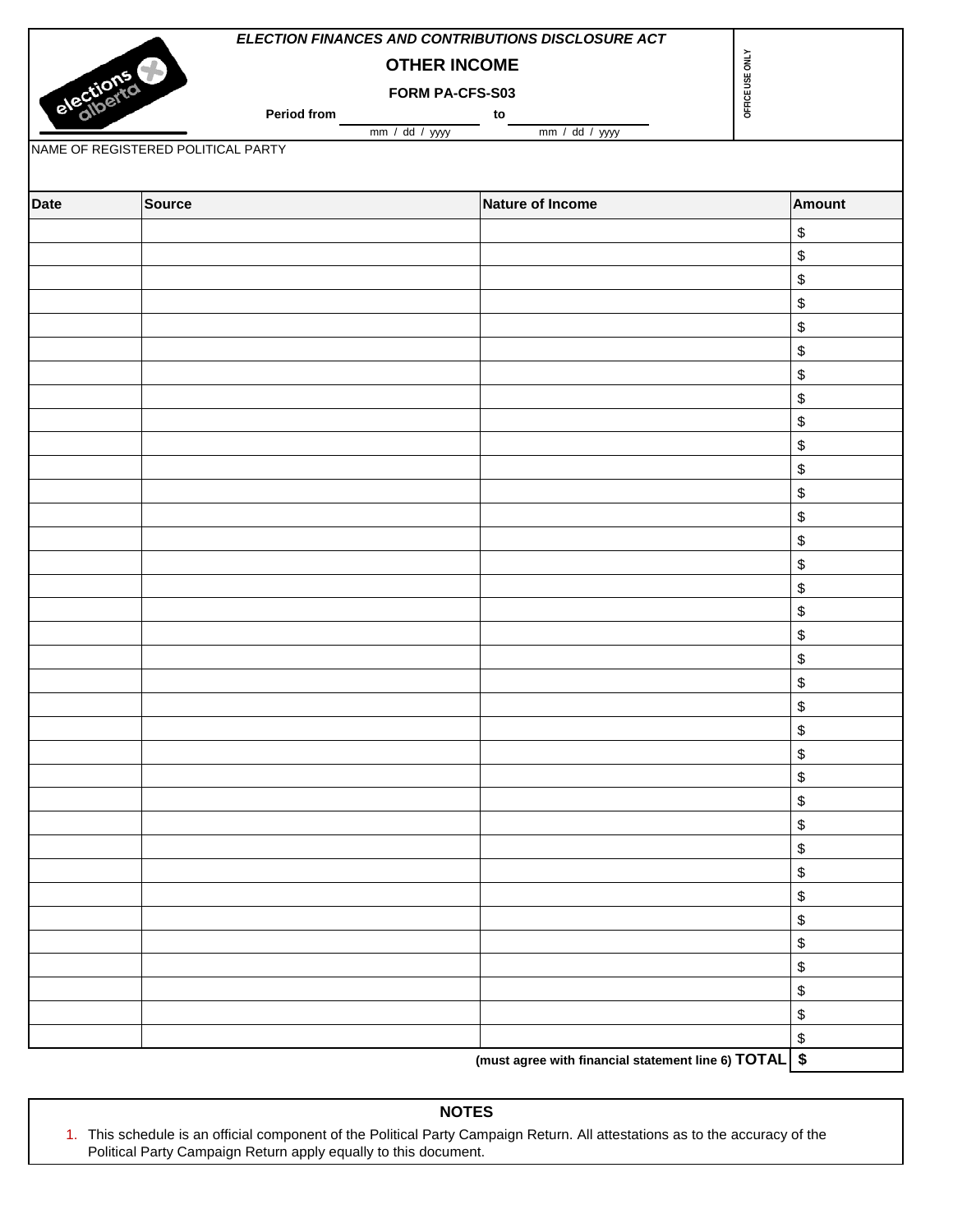# *ELECTION FINANCES AND CONTRIBUTIONS DISCLOSURE ACT* **PARTY ELECTION EXPENSES SUBJECT TO SPENDING LIMIT SUMMARY REPORT**

**Period from to FORM PA-CFS-S05**

mm / dd / yyyy mm / dd / yyyy

**OFFICE USE ONLY**

OFFICE USE ONLY

NAME OF REGISTERED POLITICAL PARTY

|                   | <b>Expense Type</b>                                                              | Sub-Total | <b>Schedule Attached?</b> |
|-------------------|----------------------------------------------------------------------------------|-----------|---------------------------|
|                   | Advertising, posters, pamphlets, and promotional                                 | D         | PA-CFS-S05-SS01           |
|                   | $(2)$ Furniture and equipment rental                                             | จ         | <b>PA-CFS-S05-SS02</b>    |
| $\mathcal{E}$     | Honoraria and salaries                                                           | ъ         | PA-CFS-S05-SS03           |
| $\left( 4\right)$ | Office occupancy (rent, utilities), meeting space, telephone and office supplies |           | PA-CFS-S05-SS04           |
| $\left(5\right)$  | Polling (opinion surveys, market research)                                       | ۰D        | <b>PA-CFS-S05-SS05</b>    |
| $\left(6\right)$  | Signs / structural support                                                       | ъ         | <b>PA-CFS-S05-SS06</b>    |
|                   | Other expenses                                                                   |           | <b>PA-CFS-S05-SS07</b>    |
|                   | (must agree with financial statement line 10) TOTAL   \$                         |           |                           |

## **NOTES**

- 1. The above election expenses incurred by the party during the campaign period are subject to spending limits prescribed by sections 41.1 and 41.2 of the EFCDA (see below for details).
- 2. This schedule is an official component of the Political Party Campaign Return. All attestations as to the accuracy of the Political Party Campaign Return apply equally to this document.

## **EFCDA PART 5.1 MAXIMUM EXPENSE LIMITS (EXCERPT)**

#### **Election expenses**

**41.1(1)** In this Part, "election expense", subject to this Part, means any expense incurred, or non-monetary contribution received,

(a) by a registered party, registered constituency association or registered candidate, to the extent that the real property, goods or services that the expense was incurred for, or that were received as a non-monetary contribution, are used to directly promote or oppose a registered party, its leader or a candidate during an election period;

(b) by a nomination contestant, to the extent that the real property, goods or services that the expense was incurred for, or that were received as a nonmonetary contribution, are used to directly promote or oppose a nomination contestant during a nomination contest.

**(2)** For the purposes of this section, the use of goods in a 2nd or subsequent election is a non-monetary contribution.

**(3)** An election expense referred to in subsection (1) includes an expense incurred for, or a non-monetary contribution in relation to,

(a) the production of advertising or promotional material,

(b) the distribution, broadcast or publication of advertising or promotional material in any media or by any other means during the election period, including by the use of a capital asset,

(c) the payment of remuneration and expenses to or on behalf of a person for the person's services as a chief financial officer or in any other capacity,

(d) securing a meeting space, or

(e) the conduct of election surveys or other surveys or research during an election period.

**(4)** In this section, "expense incurred" means an expense that is incurred, whether it is paid or unpaid.

## **Election expense limits — registered parties**

**41.2(1)** No registered party and no chief financial officer of a registered party shall incur election expenses in respect of a general election that exceed in the aggregate \$2 000 000 as adjusted under section 41.5.

**(2)** No registered party and no chief financial officer of a registered party shall incur election expenses in respect of a by-election for an electoral division that exceed in the aggregate \$23 000 as adjusted in accordance with section 41.5.

**(3)** The following expenses are not election expenses for the purposes of subsections (1) and (2):

(a) audit and professional fees necessary for compliance with this Act by the registered party;

(b) expenses incurred to hold a conference or convention of a registered party;

(c) expenses incurred by a registered party to operate a permanent office, including the salaries and wages paid to permanent staff members working in the office during the election period;

(d) reasonable incidental expenses incurred by or on behalf of volunteers.

ELECTION FINANCES AND CONTRIBUTIONS DISCLOSURE ACT Revised Statutes of Alberta 2000, Chapter E-2 Current as of January 1, 2017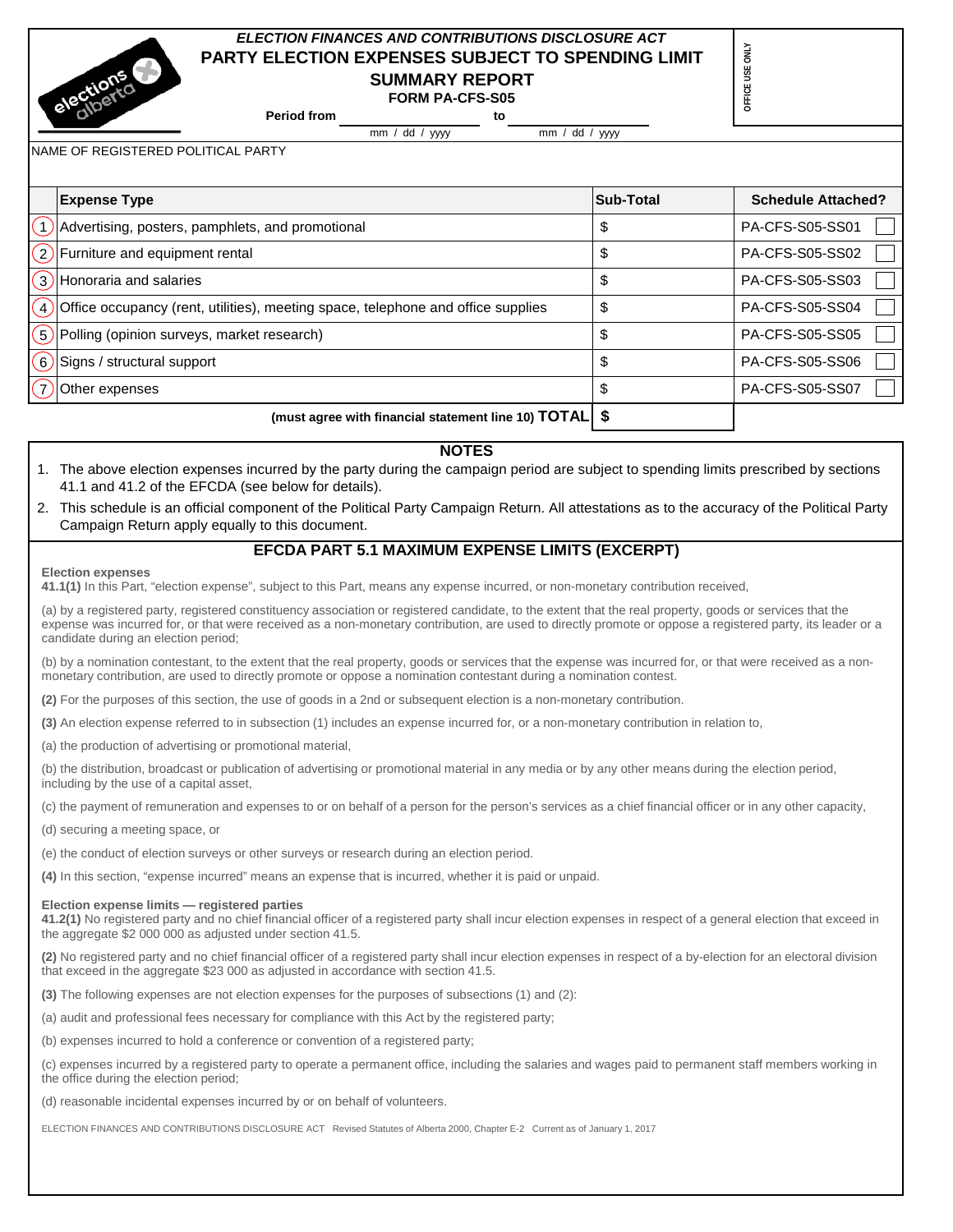|           |                                                          | ELECTION FINANCES AND CONTRIBUTIONS DISCLOSURE ACT |                                           |
|-----------|----------------------------------------------------------|----------------------------------------------------|-------------------------------------------|
| elections |                                                          | OFFICE USE ONLY<br>PARTY ELECTION EXPENSES DETAIL  |                                           |
|           |                                                          | ADVERTISING, POSTERS, PAMPHLETS AND PROMOTIONAL    |                                           |
|           |                                                          | FORM PA-CFS-S05-SS01                               |                                           |
|           | Period from                                              | to                                                 |                                           |
|           | $mm / dd / yy$ yyy<br>NAME OF REGISTERED POLITICAL PARTY | mm / dd / yyyy                                     |                                           |
|           |                                                          |                                                    |                                           |
| Date      | Supplier                                                 | <b>Description</b>                                 | <b>Amount</b>                             |
|           |                                                          |                                                    | $\, \, \raisebox{12pt}{$\scriptstyle \$}$ |
|           |                                                          |                                                    | $\,$                                      |
|           |                                                          |                                                    | $\, \, \raisebox{12pt}{$\scriptstyle \$}$ |
|           |                                                          |                                                    | $\, \, \raisebox{12pt}{$\scriptstyle \$}$ |
|           |                                                          |                                                    | $\, \, \raisebox{12pt}{$\scriptstyle \$}$ |
|           |                                                          |                                                    | $\, \, \raisebox{12pt}{$\scriptstyle \$}$ |
|           |                                                          |                                                    | $\,$                                      |
|           |                                                          |                                                    | $\mathbb{S}$                              |
|           |                                                          |                                                    | $\, \, \raisebox{12pt}{$\scriptstyle \$}$ |
|           |                                                          |                                                    | $\, \, \raisebox{12pt}{$\scriptstyle \$}$ |
|           |                                                          |                                                    | $\, \, \raisebox{12pt}{$\scriptstyle \$}$ |
|           |                                                          |                                                    | $\, \, \raisebox{12pt}{$\scriptstyle \$}$ |
|           |                                                          |                                                    | $\, \, \raisebox{12pt}{$\scriptstyle \$}$ |
|           |                                                          |                                                    | $\, \, \raisebox{12pt}{$\scriptstyle \$}$ |
|           |                                                          |                                                    | $\, \, \raisebox{12pt}{$\scriptstyle \$}$ |
|           |                                                          |                                                    | $\, \, \raisebox{12pt}{$\scriptstyle \$}$ |
|           |                                                          |                                                    | $\, \, \raisebox{12pt}{$\scriptstyle \$}$ |
|           |                                                          |                                                    | $\, \, \raisebox{12pt}{$\scriptstyle \$}$ |
|           |                                                          |                                                    | \$                                        |
|           |                                                          |                                                    | \$                                        |
|           |                                                          |                                                    | $\, \, \raisebox{12pt}{$\scriptstyle \$}$ |
|           |                                                          |                                                    | $\, \, \raisebox{12pt}{$\scriptstyle \$}$ |
|           |                                                          |                                                    | $\, \, \raisebox{12pt}{$\scriptstyle \$}$ |
|           |                                                          |                                                    | $\, \, \raisebox{12pt}{$\scriptstyle \$}$ |
|           |                                                          |                                                    | $\, \, \raisebox{12pt}{$\scriptstyle \$}$ |
|           |                                                          |                                                    | $\, \, \raisebox{12pt}{$\scriptstyle \$}$ |
|           |                                                          |                                                    | $\, \, \raisebox{12pt}{$\scriptstyle \$}$ |
|           |                                                          |                                                    | $\, \, \raisebox{12pt}{$\scriptstyle \$}$ |
|           |                                                          |                                                    | $\, \, \raisebox{12pt}{$\scriptstyle \$}$ |
|           |                                                          |                                                    | \$                                        |

must agree with Form PA-CFS-S05 line (1) TOTAL \$

**NOTES**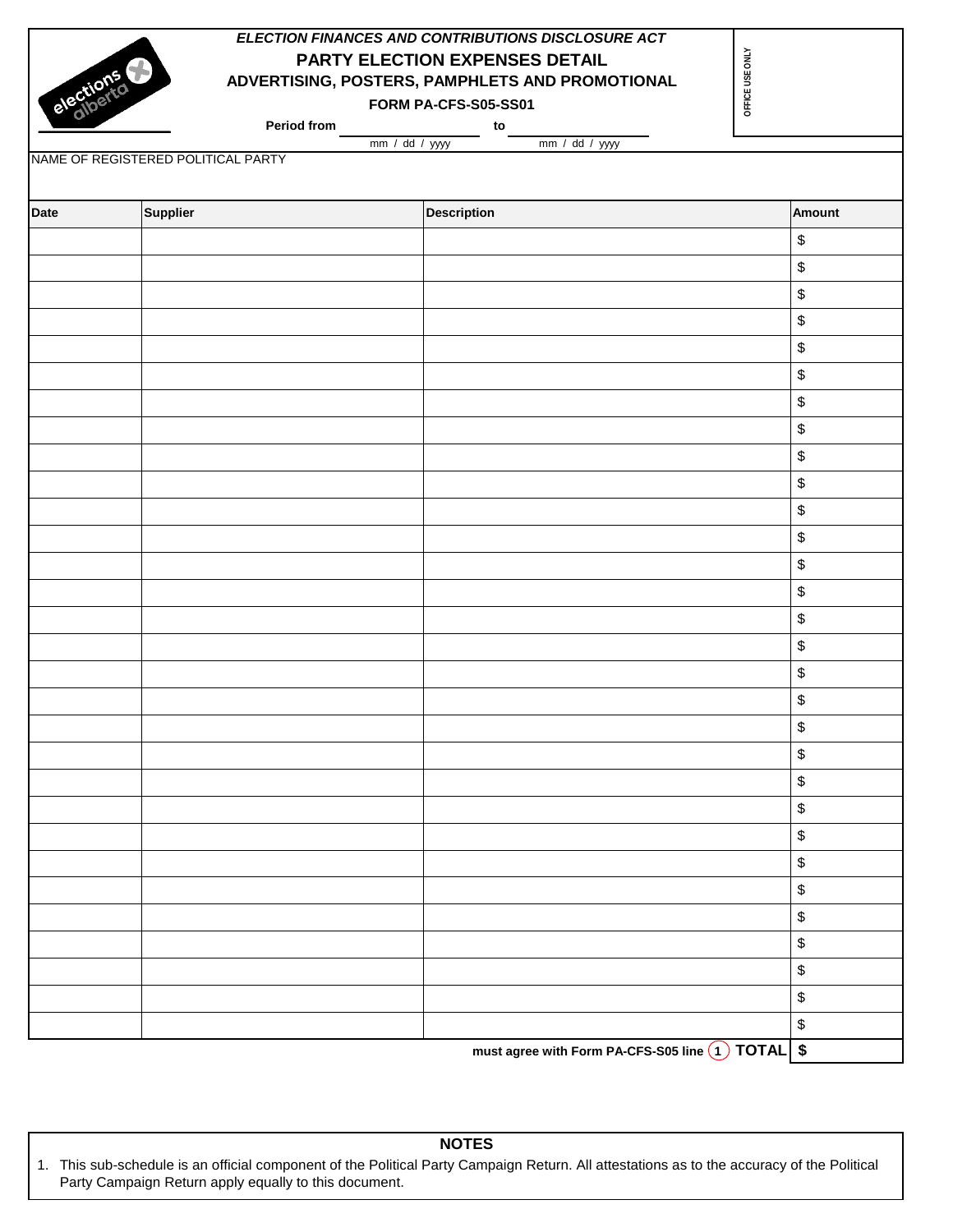|           |                                    | ELECTION FINANCES AND CONTRIBUTIONS DISCLOSURE ACT |                                           |
|-----------|------------------------------------|----------------------------------------------------|-------------------------------------------|
|           |                                    | PARTY ELECTION EXPENSES DETAIL                     | OFFICE USE ONLY                           |
|           |                                    | FURNITURE AND EQUIPMENT RENTAL                     |                                           |
| elections |                                    | FORM PA-CFS-S05-SS02                               |                                           |
|           | Period from                        | to                                                 |                                           |
|           | mm / dd / yyy                      | mm / dd / yyyy                                     |                                           |
|           | NAME OF REGISTERED POLITICAL PARTY |                                                    |                                           |
|           |                                    |                                                    |                                           |
| Date      | Supplier                           | <b>Description</b>                                 | Amount                                    |
|           |                                    |                                                    | \$                                        |
|           |                                    |                                                    | \$                                        |
|           |                                    |                                                    | $\, \, \raisebox{12pt}{$\scriptstyle \$}$ |
|           |                                    |                                                    | \$                                        |
|           |                                    |                                                    | \$                                        |
|           |                                    |                                                    | \$                                        |
|           |                                    |                                                    | $\, \, \raisebox{12pt}{$\scriptstyle \$}$ |
|           |                                    |                                                    | \$                                        |
|           |                                    |                                                    | \$                                        |
|           |                                    |                                                    | \$                                        |
|           |                                    |                                                    | \$                                        |
|           |                                    |                                                    | \$                                        |
|           |                                    |                                                    | $\, \, \raisebox{12pt}{$\scriptstyle \$}$ |
|           |                                    |                                                    | $\, \, \raisebox{12pt}{$\scriptstyle \$}$ |
|           |                                    |                                                    | \$                                        |
|           |                                    |                                                    | $\,$                                      |
|           |                                    |                                                    | \$                                        |
|           |                                    |                                                    | $\, \, \raisebox{12pt}{$\scriptstyle \$}$ |
|           |                                    |                                                    | \$                                        |
|           |                                    |                                                    | $\mathbb{S}$                              |
|           |                                    |                                                    | \$                                        |
|           |                                    |                                                    | \$                                        |
|           |                                    |                                                    | \$                                        |
|           |                                    |                                                    | $\mathbb{S}$                              |
|           |                                    |                                                    | \$                                        |
|           |                                    |                                                    | \$                                        |
|           |                                    |                                                    | \$                                        |
|           |                                    |                                                    | \$                                        |
|           |                                    |                                                    | \$                                        |
|           |                                    |                                                    | \$                                        |

**must agree with Form PA-CFS-S05 line 2 TOTAL \$**

**NOTES**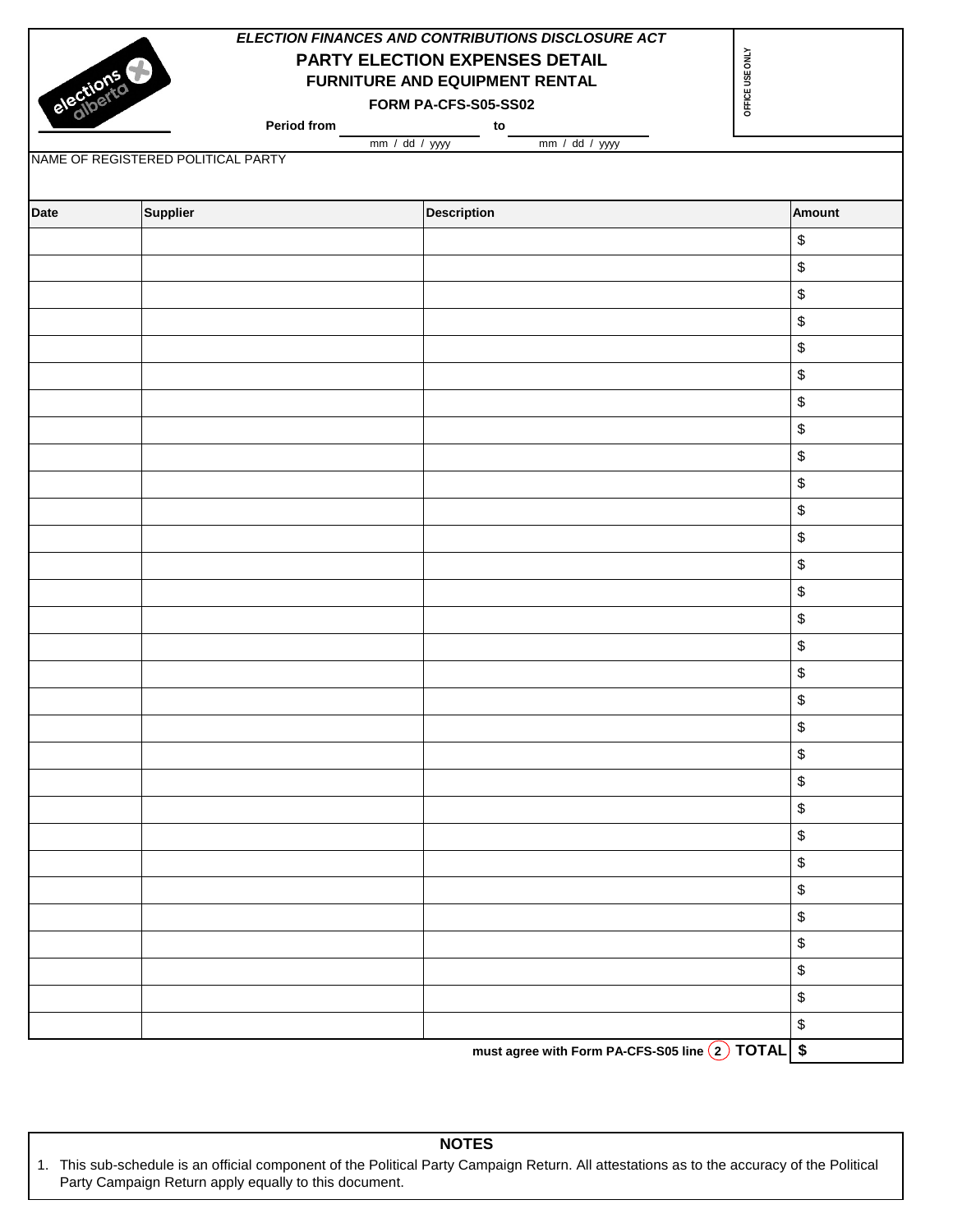|             |                                    | ELECTION FINANCES AND CONTRIBUTIONS DISCLOSURE ACT |                                           |
|-------------|------------------------------------|----------------------------------------------------|-------------------------------------------|
|             |                                    | PARTY ELECTION EXPENSES DETAIL                     | OFFICE USE ONLY                           |
|             |                                    | HONORARIA AND SALARIES                             |                                           |
| elections   |                                    | FORM PA-CFS-S05-SS03                               |                                           |
|             | Period from<br>mm / dd / yyyy      | to<br>mm / dd / yyyy                               |                                           |
|             | NAME OF REGISTERED POLITICAL PARTY |                                                    |                                           |
|             |                                    |                                                    |                                           |
| <b>Date</b> | Supplier                           | <b>Description</b>                                 | <b>Amount</b>                             |
|             |                                    |                                                    | \$                                        |
|             |                                    |                                                    | $\,$                                      |
|             |                                    |                                                    | $\,$                                      |
|             |                                    |                                                    | \$                                        |
|             |                                    |                                                    | \$                                        |
|             |                                    |                                                    | \$                                        |
|             |                                    |                                                    | $\,$                                      |
|             |                                    |                                                    | $\, \, \raisebox{12pt}{$\scriptstyle \$}$ |
|             |                                    |                                                    | \$                                        |
|             |                                    |                                                    | \$                                        |
|             |                                    |                                                    | \$                                        |
|             |                                    |                                                    | $\,$                                      |
|             |                                    |                                                    | $\, \, \raisebox{12pt}{$\scriptstyle \$}$ |
|             |                                    |                                                    | \$                                        |
|             |                                    |                                                    | \$                                        |
|             |                                    |                                                    | $\, \, \raisebox{12pt}{$\scriptstyle \$}$ |
|             |                                    |                                                    | $\, \, \raisebox{12pt}{$\scriptstyle \$}$ |
|             |                                    |                                                    | $\, \, \raisebox{12pt}{$\scriptstyle \$}$ |
|             |                                    |                                                    | \$                                        |
|             |                                    |                                                    | \$                                        |
|             |                                    |                                                    | \$                                        |
|             |                                    |                                                    | \$                                        |
|             |                                    |                                                    | $\,$                                      |
|             |                                    |                                                    | \$                                        |
|             |                                    |                                                    | \$                                        |
|             |                                    |                                                    | $\,$                                      |
|             |                                    |                                                    | \$                                        |
|             |                                    |                                                    | $\, \, \raisebox{12pt}{$\scriptstyle \$}$ |
|             |                                    |                                                    | \$                                        |
|             |                                    |                                                    | \$                                        |
|             |                                    | must agree with Form PA-CFS-S05 line 3 TOTAL       | $\pmb{\$}$                                |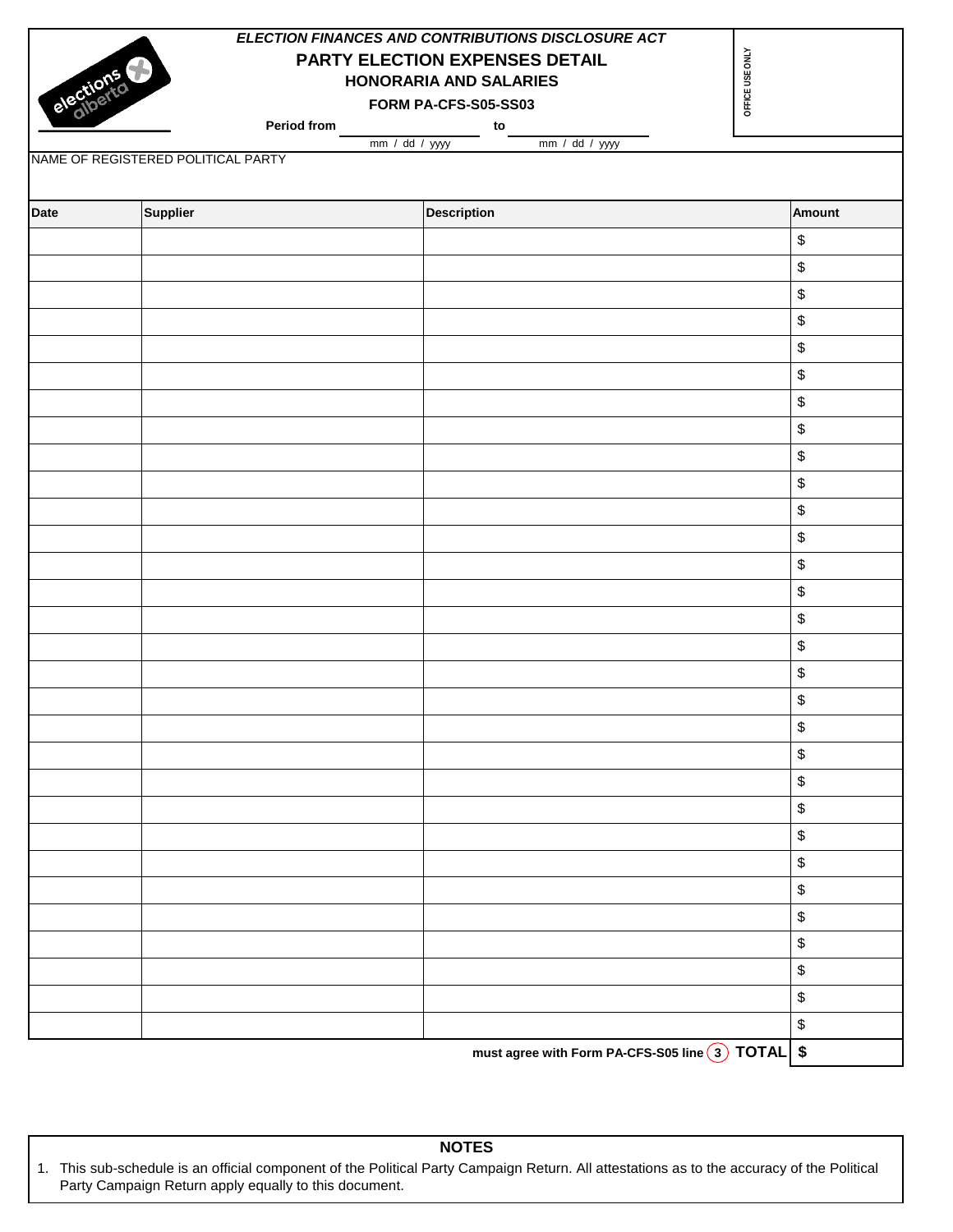| elections   |                                    | ELECTION FINANCES AND CONTRIBUTIONS DISCLOSURE ACT<br>PARTY ELECTION EXPENSES DETAIL<br>OCCUPANCY, MEETING SPACE, TELEPHONE AND OFFICE SUPPLIES<br>FORM PA-CFS-S05-SS04 | OFFICE USE ONLY                           |
|-------------|------------------------------------|-------------------------------------------------------------------------------------------------------------------------------------------------------------------------|-------------------------------------------|
|             | Period from                        | to<br>mm / dd / yyyy<br>mm / dd / yyyy                                                                                                                                  |                                           |
|             | NAME OF REGISTERED POLITICAL PARTY |                                                                                                                                                                         |                                           |
|             |                                    |                                                                                                                                                                         |                                           |
| <b>Date</b> | Supplier                           | <b>Description</b>                                                                                                                                                      | <b>Amount</b>                             |
|             |                                    |                                                                                                                                                                         | $\, \, \$$                                |
|             |                                    |                                                                                                                                                                         | $\, \, \raisebox{12pt}{$\scriptstyle \$}$ |
|             |                                    |                                                                                                                                                                         | $\, \, \raisebox{12pt}{$\scriptstyle \$}$ |
|             |                                    |                                                                                                                                                                         | $\, \, \raisebox{12pt}{$\scriptstyle \$}$ |
|             |                                    |                                                                                                                                                                         | \$                                        |
|             |                                    |                                                                                                                                                                         | \$                                        |
|             |                                    |                                                                                                                                                                         | $\,$                                      |
|             |                                    |                                                                                                                                                                         | \$                                        |
|             |                                    |                                                                                                                                                                         | \$                                        |
|             |                                    |                                                                                                                                                                         | \$                                        |
|             |                                    |                                                                                                                                                                         | \$                                        |
|             |                                    |                                                                                                                                                                         | \$                                        |
|             |                                    |                                                                                                                                                                         | $\, \, \raisebox{12pt}{$\scriptstyle \$}$ |
|             |                                    |                                                                                                                                                                         | \$                                        |
|             |                                    |                                                                                                                                                                         | $\, \, \raisebox{12pt}{$\scriptstyle \$}$ |
|             |                                    |                                                                                                                                                                         | \$                                        |
|             |                                    |                                                                                                                                                                         | $\,$                                      |
|             |                                    |                                                                                                                                                                         | $\,$                                      |
|             |                                    |                                                                                                                                                                         | \$                                        |
|             |                                    |                                                                                                                                                                         | $\, \, \raisebox{12pt}{$\scriptstyle \$}$ |
|             |                                    |                                                                                                                                                                         | $\, \, \raisebox{12pt}{$\scriptstyle \$}$ |
|             |                                    |                                                                                                                                                                         | $\, \, \raisebox{12pt}{$\scriptstyle \$}$ |
|             |                                    |                                                                                                                                                                         | $\, \, \raisebox{12pt}{$\scriptstyle \$}$ |
|             |                                    |                                                                                                                                                                         | $\, \, \raisebox{12pt}{$\scriptstyle \$}$ |
|             |                                    |                                                                                                                                                                         | $\, \, \raisebox{12pt}{$\scriptstyle \$}$ |
|             |                                    |                                                                                                                                                                         | $\, \, \raisebox{12pt}{$\scriptstyle \$}$ |
|             |                                    |                                                                                                                                                                         | $\, \, \raisebox{12pt}{$\scriptstyle \$}$ |
|             |                                    |                                                                                                                                                                         | \$                                        |
|             |                                    |                                                                                                                                                                         | $\, \, \raisebox{12pt}{$\scriptstyle \$}$ |
|             |                                    |                                                                                                                                                                         | $\, \, \raisebox{12pt}{$\scriptstyle \$}$ |
|             |                                    | must agree with Form PA-CFS-S05 line 4 TOTAL \$                                                                                                                         |                                           |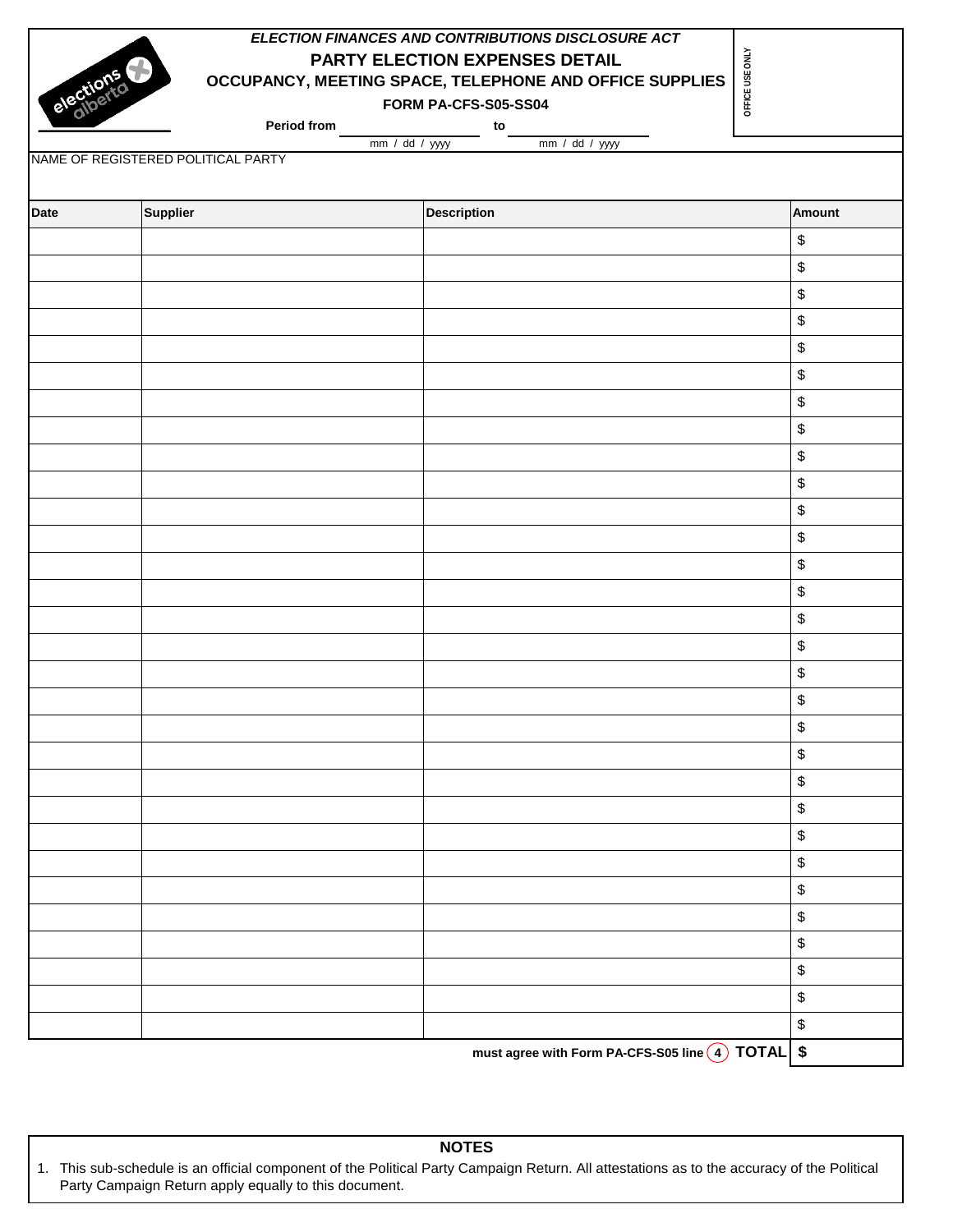|             |                                    | ELECTION FINANCES AND CONTRIBUTIONS DISCLOSURE ACT |                                           |
|-------------|------------------------------------|----------------------------------------------------|-------------------------------------------|
| elections   |                                    | PARTY ELECTION EXPENSES DETAIL                     | OFFICE USE ONLY                           |
|             |                                    | <b>POLLING</b>                                     |                                           |
|             |                                    | FORM PA-CFS-S05-SS05                               |                                           |
|             | Period from                        | to<br>mm / dd / yyy<br>mm / dd / yyyy              |                                           |
|             | NAME OF REGISTERED POLITICAL PARTY |                                                    |                                           |
|             |                                    |                                                    |                                           |
| <b>Date</b> | Supplier                           | <b>Description</b>                                 | <b>Amount</b>                             |
|             |                                    |                                                    | $\, \, \raisebox{12pt}{$\scriptstyle \$}$ |
|             |                                    |                                                    | $\, \, \raisebox{12pt}{$\scriptstyle \$}$ |
|             |                                    |                                                    | $\, \, \raisebox{12pt}{$\scriptstyle \$}$ |
|             |                                    |                                                    | $\boldsymbol{\$}$                         |
|             |                                    |                                                    | \$                                        |
|             |                                    |                                                    | \$                                        |
|             |                                    |                                                    | $\, \mathbb{S} \,$                        |
|             |                                    |                                                    | $\, \, \raisebox{12pt}{$\scriptstyle \$}$ |
|             |                                    |                                                    | $\, \, \mathbb{S} \,$                     |
|             |                                    |                                                    | $\mathbb{S}$                              |
|             |                                    |                                                    | \$                                        |
|             |                                    |                                                    | $\, \, \raisebox{12pt}{$\scriptstyle \$}$ |
|             |                                    |                                                    | \$                                        |
|             |                                    |                                                    | \$                                        |
|             |                                    |                                                    | $\, \, \raisebox{12pt}{$\scriptstyle \$}$ |
|             |                                    |                                                    | $\,$                                      |
|             |                                    |                                                    | $\, \, \raisebox{12pt}{$\scriptstyle \$}$ |
|             |                                    |                                                    | $\mathbb{S}$                              |
|             |                                    |                                                    | \$                                        |
|             |                                    |                                                    | $\,$                                      |
|             |                                    |                                                    | \$                                        |
|             |                                    |                                                    | \$                                        |
|             |                                    |                                                    | \$                                        |
|             |                                    |                                                    | $\,$                                      |
|             |                                    |                                                    | \$                                        |
|             |                                    |                                                    | \$                                        |
|             |                                    |                                                    | \$                                        |
|             |                                    |                                                    | $\, \, \raisebox{12pt}{$\scriptstyle \$}$ |
|             |                                    |                                                    | $\,$                                      |
|             |                                    |                                                    | $\, \, \raisebox{12pt}{$\scriptstyle \$}$ |
|             |                                    | must agree with Form PA-CFS-S05 line 5 TOTAL \$    |                                           |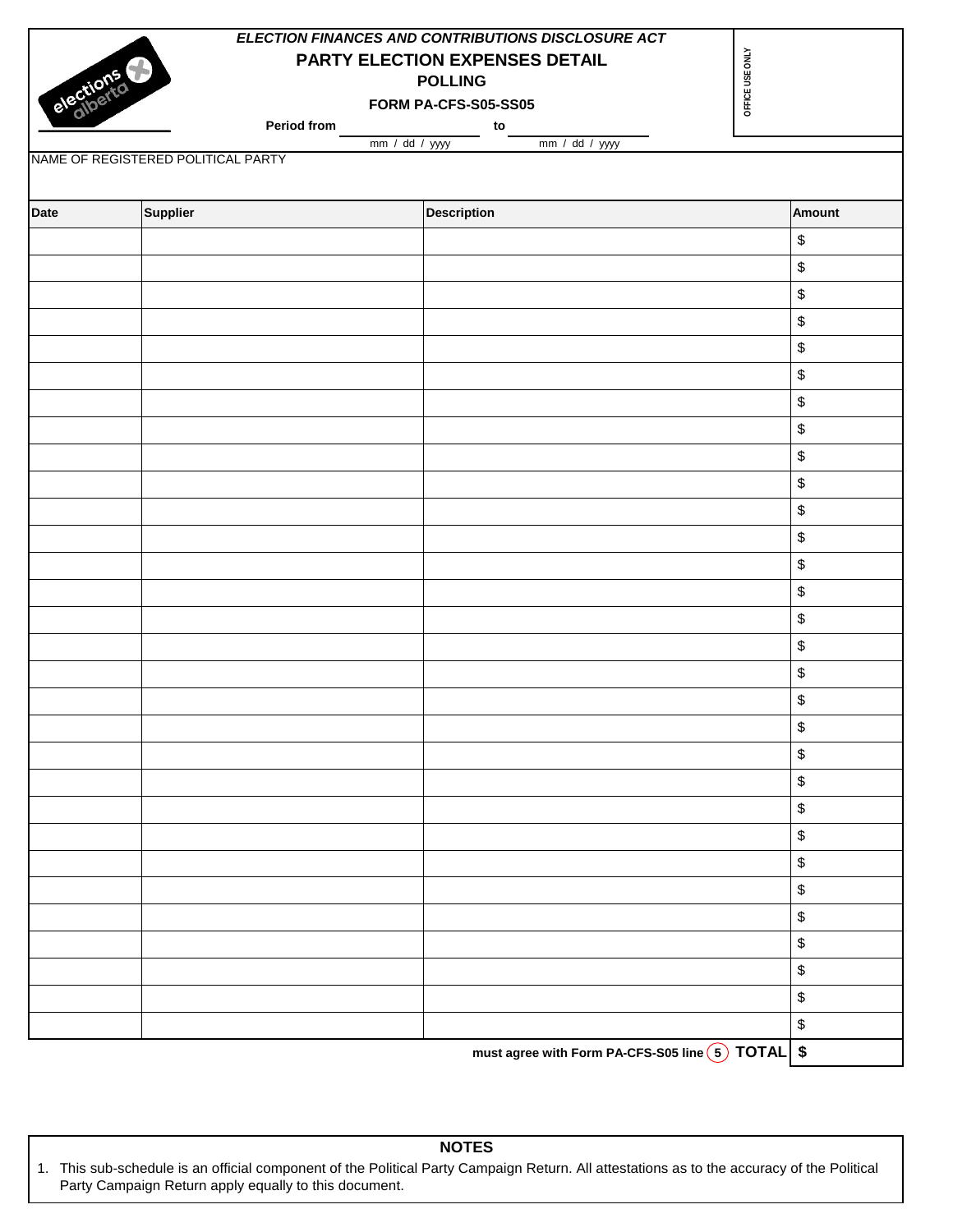|             |                                    | ELECTION FINANCES AND CONTRIBUTIONS DISCLOSURE ACT |                                           |
|-------------|------------------------------------|----------------------------------------------------|-------------------------------------------|
|             |                                    | PARTY ELECTION EXPENSES DETAIL                     | OFFICE USE ONLY                           |
|             |                                    | <b>SIGNS / STRUCTURAL SUPPORT</b>                  |                                           |
| elections   |                                    | FORM PA-CFS-S05-SS06                               |                                           |
|             | Period from                        | to                                                 |                                           |
|             | NAME OF REGISTERED POLITICAL PARTY | mm / dd / yyyy<br>mm / dd / yyy                    |                                           |
|             |                                    |                                                    |                                           |
| <b>Date</b> | <b>Supplier</b>                    | <b>Description</b>                                 | <b>Amount</b>                             |
|             |                                    |                                                    | $\, \, \raisebox{12pt}{$\scriptstyle \$}$ |
|             |                                    |                                                    | \$                                        |
|             |                                    |                                                    | $\, \, \raisebox{12pt}{$\scriptstyle \$}$ |
|             |                                    |                                                    | \$                                        |
|             |                                    |                                                    | $\, \, \raisebox{12pt}{$\scriptstyle \$}$ |
|             |                                    |                                                    | \$                                        |
|             |                                    |                                                    | \$                                        |
|             |                                    |                                                    | $\, \, \raisebox{12pt}{$\scriptstyle \$}$ |
|             |                                    |                                                    | $\, \, \raisebox{12pt}{$\scriptstyle \$}$ |
|             |                                    |                                                    | $\, \, \raisebox{12pt}{$\scriptstyle \$}$ |
|             |                                    |                                                    | \$                                        |
|             |                                    |                                                    | $\, \, \raisebox{12pt}{$\scriptstyle \$}$ |
|             |                                    |                                                    | \$                                        |
|             |                                    |                                                    | $\,$                                      |
|             |                                    |                                                    | $\, \, \raisebox{12pt}{$\scriptstyle \$}$ |
|             |                                    |                                                    | \$                                        |
|             |                                    |                                                    | $\, \, \raisebox{12pt}{$\scriptstyle \$}$ |
|             |                                    |                                                    | $\, \, \raisebox{12pt}{$\scriptstyle \$}$ |
|             |                                    |                                                    | $\$\$                                     |
|             |                                    |                                                    | $\, \, \raisebox{12pt}{$\scriptstyle \$}$ |
|             |                                    |                                                    | $\mathbb{S}$                              |
|             |                                    |                                                    | \$                                        |
|             |                                    |                                                    | $\,$                                      |
|             |                                    |                                                    | $\mathbb{S}$                              |
|             |                                    |                                                    | $\mathbb{S}$                              |
|             |                                    |                                                    | \$                                        |
|             |                                    |                                                    | $\, \, \raisebox{12pt}{$\scriptstyle \$}$ |
|             |                                    |                                                    | $\, \, \raisebox{12pt}{$\scriptstyle \$}$ |
|             |                                    |                                                    | $\, \, \raisebox{12pt}{$\scriptstyle \$}$ |
|             |                                    |                                                    | \$                                        |

**must agree with Form PA-CFS-S05 line 6 TOTAL \$**

**NOTES**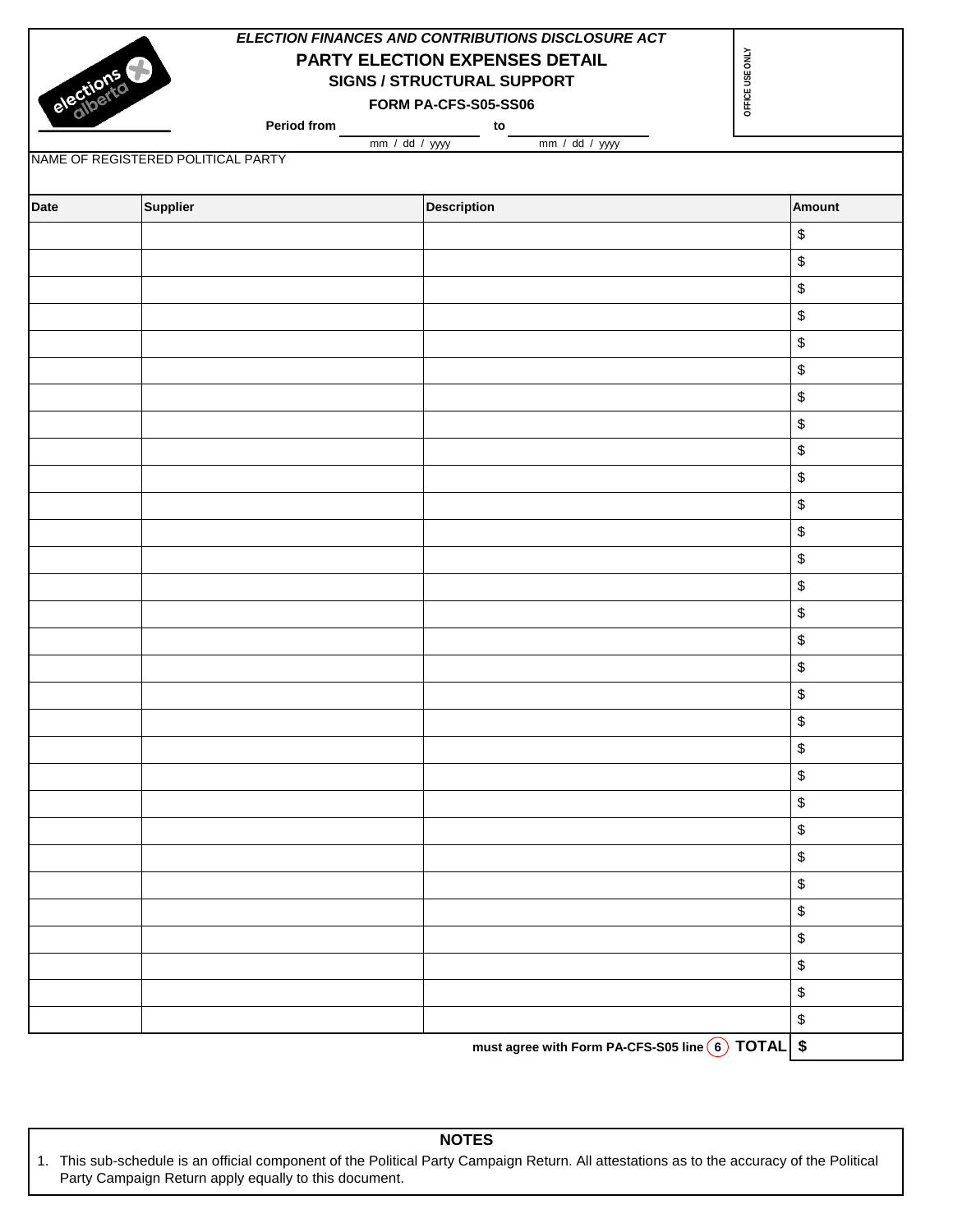| ELECTION FINANCES AND CONTRIBUTIONS DISCLOSURE ACT |                                                      |                                |                                           |        |  |  |  |  |
|----------------------------------------------------|------------------------------------------------------|--------------------------------|-------------------------------------------|--------|--|--|--|--|
|                                                    |                                                      | PARTY ELECTION EXPENSES DETAIL |                                           |        |  |  |  |  |
|                                                    |                                                      | <b>OTHER EXPENSES</b>          |                                           |        |  |  |  |  |
| elections                                          |                                                      | FORM PA-CFS-S05-SS07           | OFFICE USE ONLY                           |        |  |  |  |  |
|                                                    | Period from                                          | to                             |                                           |        |  |  |  |  |
|                                                    | mm / dd / yyyy<br>NAME OF REGISTERED POLITICAL PARTY | mm / dd / yyyy                 |                                           |        |  |  |  |  |
|                                                    |                                                      |                                |                                           |        |  |  |  |  |
| <b>Date</b>                                        | Supplier                                             | <b>Description</b>             |                                           | Amount |  |  |  |  |
|                                                    |                                                      |                                | \$                                        |        |  |  |  |  |
|                                                    |                                                      |                                | \$                                        |        |  |  |  |  |
|                                                    |                                                      |                                | \$                                        |        |  |  |  |  |
|                                                    |                                                      |                                | \$                                        |        |  |  |  |  |
|                                                    |                                                      |                                | \$                                        |        |  |  |  |  |
|                                                    |                                                      |                                | \$                                        |        |  |  |  |  |
|                                                    |                                                      |                                | \$                                        |        |  |  |  |  |
|                                                    |                                                      |                                | \$                                        |        |  |  |  |  |
|                                                    |                                                      |                                | \$                                        |        |  |  |  |  |
|                                                    |                                                      |                                | \$                                        |        |  |  |  |  |
|                                                    |                                                      |                                | \$                                        |        |  |  |  |  |
|                                                    |                                                      |                                | \$                                        |        |  |  |  |  |
|                                                    |                                                      |                                | \$                                        |        |  |  |  |  |
|                                                    |                                                      |                                | \$                                        |        |  |  |  |  |
|                                                    |                                                      |                                | \$                                        |        |  |  |  |  |
|                                                    |                                                      |                                | \$                                        |        |  |  |  |  |
|                                                    |                                                      |                                | \$                                        |        |  |  |  |  |
|                                                    |                                                      |                                | \$                                        |        |  |  |  |  |
|                                                    |                                                      |                                | \$                                        |        |  |  |  |  |
|                                                    |                                                      |                                | \$                                        |        |  |  |  |  |
|                                                    |                                                      |                                | \$                                        |        |  |  |  |  |
|                                                    |                                                      |                                | \$                                        |        |  |  |  |  |
|                                                    |                                                      |                                | \$                                        |        |  |  |  |  |
|                                                    |                                                      |                                | \$                                        |        |  |  |  |  |
|                                                    |                                                      |                                | $\, \, \raisebox{12pt}{$\scriptstyle \$}$ |        |  |  |  |  |
|                                                    |                                                      |                                | \$                                        |        |  |  |  |  |
|                                                    |                                                      |                                | \$                                        |        |  |  |  |  |
|                                                    |                                                      |                                | \$                                        |        |  |  |  |  |
|                                                    |                                                      |                                | \$                                        |        |  |  |  |  |
|                                                    |                                                      |                                | \$                                        |        |  |  |  |  |

**must agree with Form PA-CFS-S05 line 7 TOTAL \$**

**NOTES**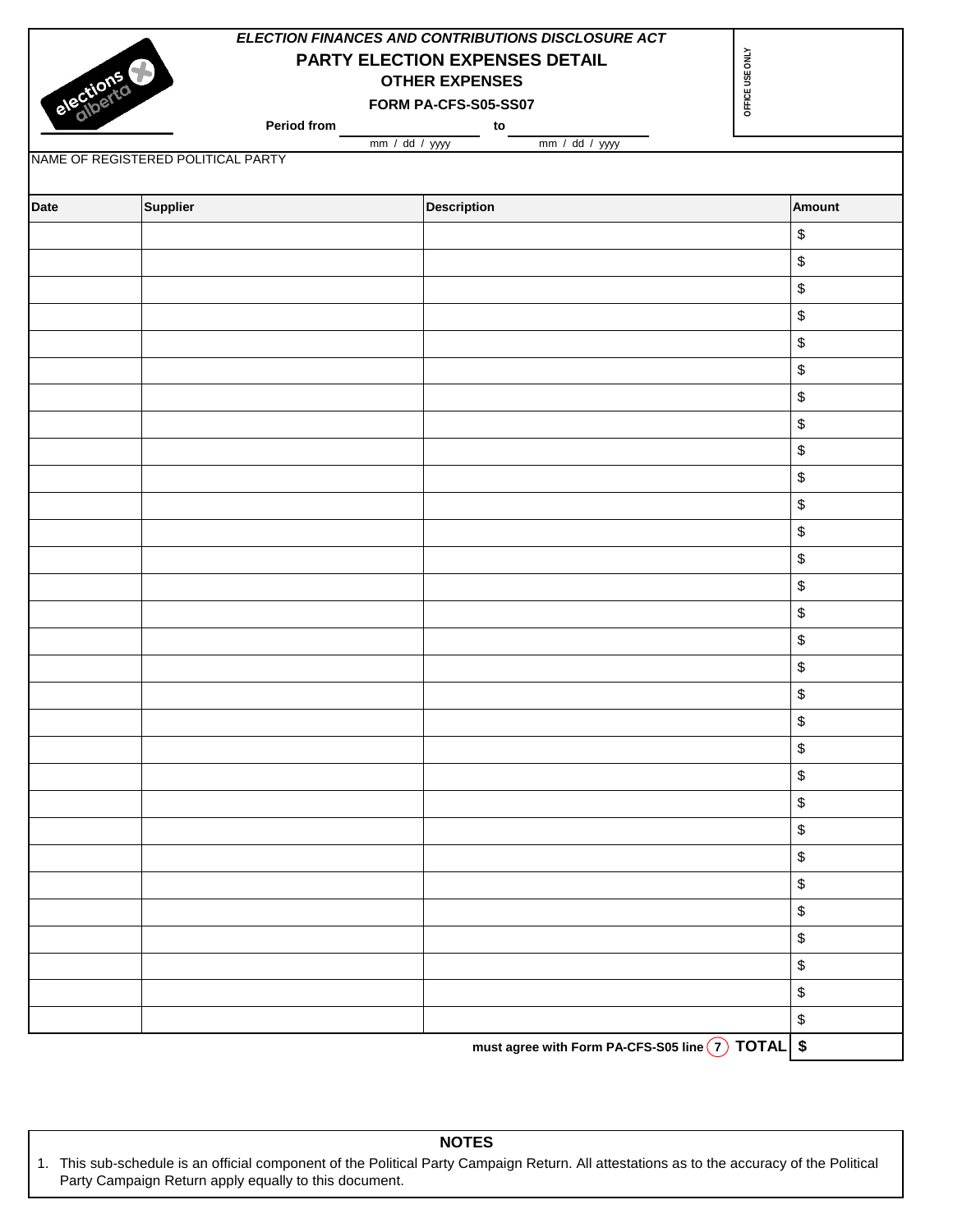# *ELECTION FINANCES AND CONTRIBUTIONS DISCLOSURE ACT* **CANDIDATE ELECTION EXPENSES SUBJECT TO SPENDING LIMIT INCURRED BY PARTY - SUMMARY REPORT**

|                                                           | <b>CANDIDATE ELECTION EXPENSES SUBJECT TO SPENDING LIMIT</b><br>elections<br><b>INCURRED BY PARTY - SUMMARY REPORT</b> |                                                     |                            |                  |                           |  |  |  |  |  |
|-----------------------------------------------------------|------------------------------------------------------------------------------------------------------------------------|-----------------------------------------------------|----------------------------|------------------|---------------------------|--|--|--|--|--|
|                                                           | FORM PA-CFS-S05.1 COMPLETE ONE PER CANDIDATE AS APPLICABLE                                                             |                                                     |                            |                  | DFFIC                     |  |  |  |  |  |
|                                                           | <b>Period from</b><br>to                                                                                               |                                                     |                            |                  |                           |  |  |  |  |  |
|                                                           |                                                                                                                        | dd / yyyy<br>mm/                                    | mm/                        | dd / yyyy        |                           |  |  |  |  |  |
| NAME OF REGISTERED CANDIDATE                              |                                                                                                                        | PARTY ABBREV.                                       | NAME OF ELECTORAL DIVISION |                  | ED No.                    |  |  |  |  |  |
| <b>Expense Type</b>                                       |                                                                                                                        |                                                     |                            | <b>Sub-Total</b> | <b>Schedule Attached?</b> |  |  |  |  |  |
|                                                           |                                                                                                                        |                                                     |                            |                  |                           |  |  |  |  |  |
|                                                           | Advertising, posters, pamphlets, and promotional                                                                       |                                                     |                            | \$               | PA-CFS-S05.1-SS01         |  |  |  |  |  |
| $\overline{\mathbf{c}}$<br>Furniture and equipment rental |                                                                                                                        |                                                     |                            | \$               | PA-CFS-S05.1-SS02         |  |  |  |  |  |
| 3 <sup>2</sup><br>Honoraria and salaries                  |                                                                                                                        |                                                     |                            | \$               | PA-CFS-S05.1-SS03         |  |  |  |  |  |
| $\overline{4}$                                            | Office occupancy (rent, utilities), meeting space, telephone and office supplies                                       |                                                     |                            | \$               | PA-CFS-S05.1-SS04         |  |  |  |  |  |
| 5 <sup>2</sup>                                            | Polling (opinion surveys, market research)                                                                             |                                                     |                            | \$               | PA-CFS-S05.1-SS05         |  |  |  |  |  |
| 6<br>Signs / structural support                           |                                                                                                                        | \$                                                  | PA-CFS-S05.1-SS06          |                  |                           |  |  |  |  |  |
| Other expenses                                            |                                                                                                                        | \$                                                  | PA-CFS-S05.1-SS07          |                  |                           |  |  |  |  |  |
|                                                           |                                                                                                                        | (must agree with financial statement line 14) TOTAL |                            | \$               |                           |  |  |  |  |  |

# **NOTES**

- 1. The above election expenses incurred during the campaign period by the political party <u>on behalf of specific candidate(s)</u> are subject to spending limits prescribed by sections 41.1 and 41.3 of the EFCDA (see below for details).
- 2. This schedule is an official component of the Political Party Campaign Return. All attestations as to the accuracy of the Political Party Campaign Return apply equally to this document.

# **EFCDA PART 5.1 MAXIMUM EXPENSE LIMITS (EXCERPT)**

#### **Election expenses**

**41.1(1)** In this Part, "election expense", subject to this Part, means any expense incurred, or non-monetary contribution received,

(a) by a registered party, registered constituency association or registered candidate, to the extent that the real property, goods or services that the expense was incurred for, or that were received as a non-monetary contribution, are used to directly promote or oppose a registered party, its leader or a candidate during an election period;

(b) by a nomination contestant, to the extent that the real property, goods or services that the expense was incurred for, or that were received as a nonmonetary contribution, are used to directly promote or oppose a nomination contestant during a nomination contest.

**(2)** For the purposes of this section, the use of goods in a 2nd or subsequent election is a non-monetary contribution.

**(3)** An election expense referred to in subsection (1) includes an expense incurred for, or a non-monetary contribution in relation to,

(a) the production of advertising or promotional material,

(b) the distribution, broadcast or publication of advertising or promotional material in any media or by any other means during the election period, including by the use of a capital asset,

(c) the payment of remuneration and expenses to or on behalf of a person for the person's services as a chief financial officer or in any other capacity,

(d) securing a meeting space, or

(e) the conduct of election surveys or other surveys or research during an election period.

**(4)** In this section, "expense incurred" means an expense that is incurred, whether it is paid or unpaid.

### **Election expense limits — registered candidates**

**41.3(1)** No registered candidate and no chief financial officer of a registered candidate shall incur election expenses in respect of an election in an electoral division that exceed in the aggregate \$50 000 as adjusted in accordance with section 41.5.

**(2)** The following expenses are not election expenses for the purposes of subsections (1):

(a) a registered candidate's travel expenses reasonably related to the election, including meals and accommodation;

(b) a registered candidate's child care expenses;

(c) expenses relating to the provision of care for a person with a physical or mental incapacity for whom the registered candidate normally provides such care;

(d) in the case of a registered candidate who has a disabilitiy, additional expenses that are related to the disability;

(e) audited and professional fees necessary for compliance with this Act by the registered candidate;

(f) reasonable incidental expenses incurred by or on behalf of volunteers.

**(3)** For the purposes of subsection (1),

(a) an election expense incurred by a registered party on behalf of a specific registered candidate is an election expense incurred by the registered candidate, and

(b) an election expense incurred by a registered constituency association on behalf of a registered candidate is an election expense incurred by the registered candidate.

ELECTION FINANCES AND CONTRIBUTIONS DISCLOSURE ACT Revised Statutes of Alberta 2000, Chapter E-2 Current as of January 1, 2017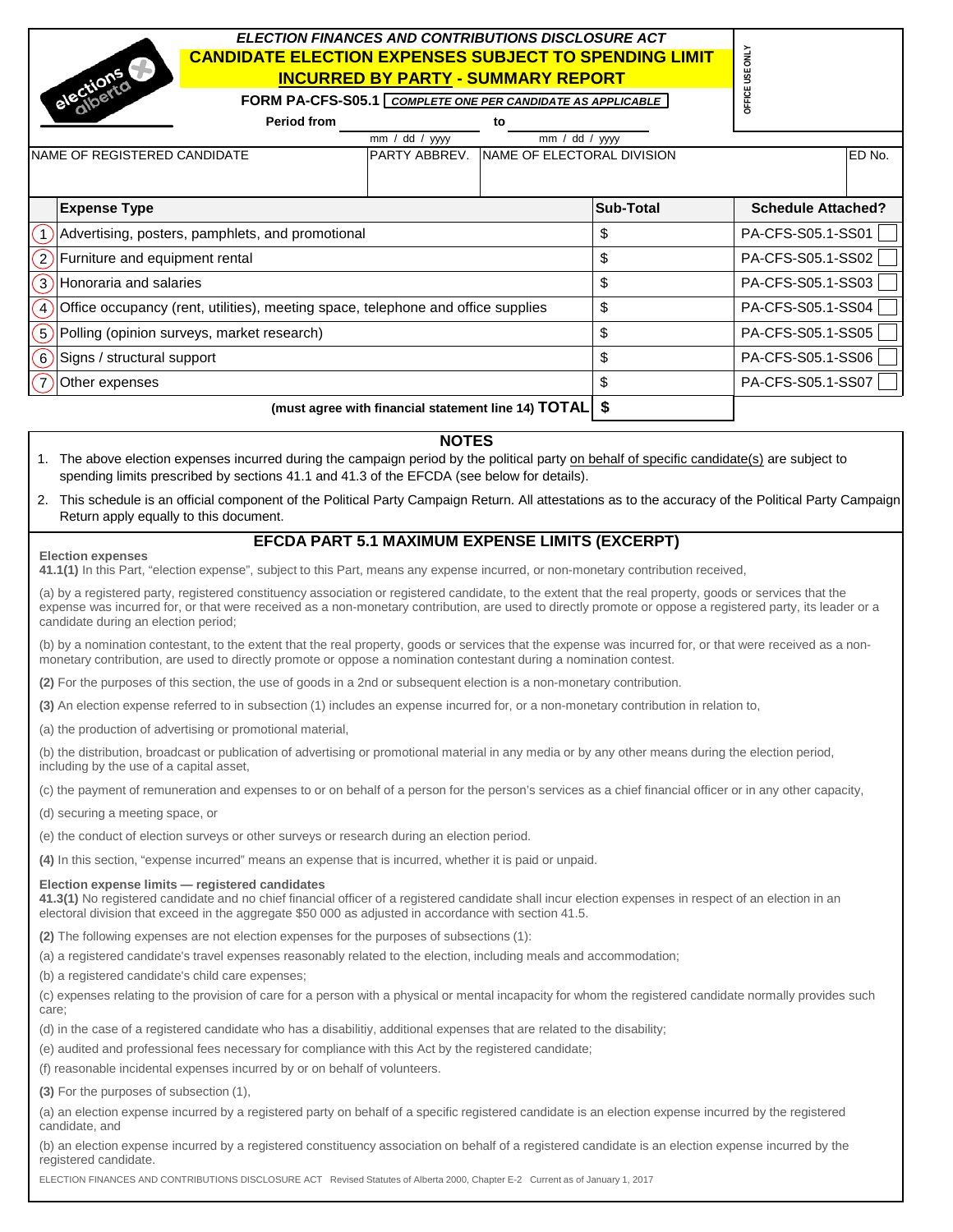|             |                              |             |                |                    | ELECTION FINANCES AND CONTRIBUTIONS DISCLOSURE ACT                                                               |                 |        |
|-------------|------------------------------|-------------|----------------|--------------------|------------------------------------------------------------------------------------------------------------------|-----------------|--------|
|             | elections                    |             |                |                    | <b>CANDIDATE ELECTION EXPENSES DETAIL (INCURRED BY PARTY)</b><br>ADVERTISING, POSTERS, PAMPHLETS AND PROMOTIONAL | OFFICE USE ONLY |        |
|             |                              |             |                |                    | FORM PA-CFS-S05.1-SS01 COMPLETE ONE PER CANDIDATE AS APPLICABLE                                                  |                 |        |
|             |                              | Period from |                |                    | to                                                                                                               |                 |        |
|             |                              |             | mm / dd / yyyy |                    | mm / dd / yyyy                                                                                                   |                 |        |
|             | NAME OF REGISTERED CANDIDATE |             |                |                    | PARTY ABBREV. NAME OF ELECTORAL DIVISION                                                                         |                 | ED No. |
| <b>Date</b> | Supplier                     |             |                | <b>Description</b> |                                                                                                                  |                 | Amount |
|             |                              |             |                |                    |                                                                                                                  | \$              |        |
|             |                              |             |                |                    |                                                                                                                  | \$              |        |
|             |                              |             |                |                    |                                                                                                                  | \$              |        |
|             |                              |             |                |                    |                                                                                                                  | \$              |        |
|             |                              |             |                |                    |                                                                                                                  | \$              |        |
|             |                              |             |                |                    |                                                                                                                  | \$              |        |
|             |                              |             |                |                    |                                                                                                                  | \$              |        |
|             |                              |             |                |                    |                                                                                                                  | \$              |        |
|             |                              |             |                |                    |                                                                                                                  | \$              |        |
|             |                              |             |                |                    |                                                                                                                  | \$              |        |
|             |                              |             |                |                    |                                                                                                                  | \$              |        |
|             |                              |             |                |                    |                                                                                                                  | \$              |        |
|             |                              |             |                |                    |                                                                                                                  | \$              |        |
|             |                              |             |                |                    |                                                                                                                  | \$              |        |
|             |                              |             |                |                    |                                                                                                                  | \$              |        |
|             |                              |             |                |                    |                                                                                                                  | \$              |        |
|             |                              |             |                |                    |                                                                                                                  | \$              |        |
|             |                              |             |                |                    |                                                                                                                  | \$              |        |
|             |                              |             |                |                    |                                                                                                                  | \$              |        |
|             |                              |             |                |                    |                                                                                                                  | \$              |        |
|             |                              |             |                |                    |                                                                                                                  | \$              |        |
|             |                              |             |                |                    |                                                                                                                  | \$              |        |
|             |                              |             |                |                    |                                                                                                                  | \$              |        |
|             |                              |             |                |                    |                                                                                                                  | \$              |        |
|             |                              |             |                |                    |                                                                                                                  | \$              |        |
|             |                              |             |                |                    |                                                                                                                  | \$              |        |
|             |                              |             |                |                    |                                                                                                                  | \$              |        |
|             |                              |             |                |                    |                                                                                                                  | \$              |        |
|             |                              |             |                |                    |                                                                                                                  | \$              |        |
|             |                              |             |                |                    |                                                                                                                  | $\,$            |        |
|             |                              |             |                |                    | must agree with Form PA-CFS-S05.1 line 1 TOTAL \$                                                                |                 |        |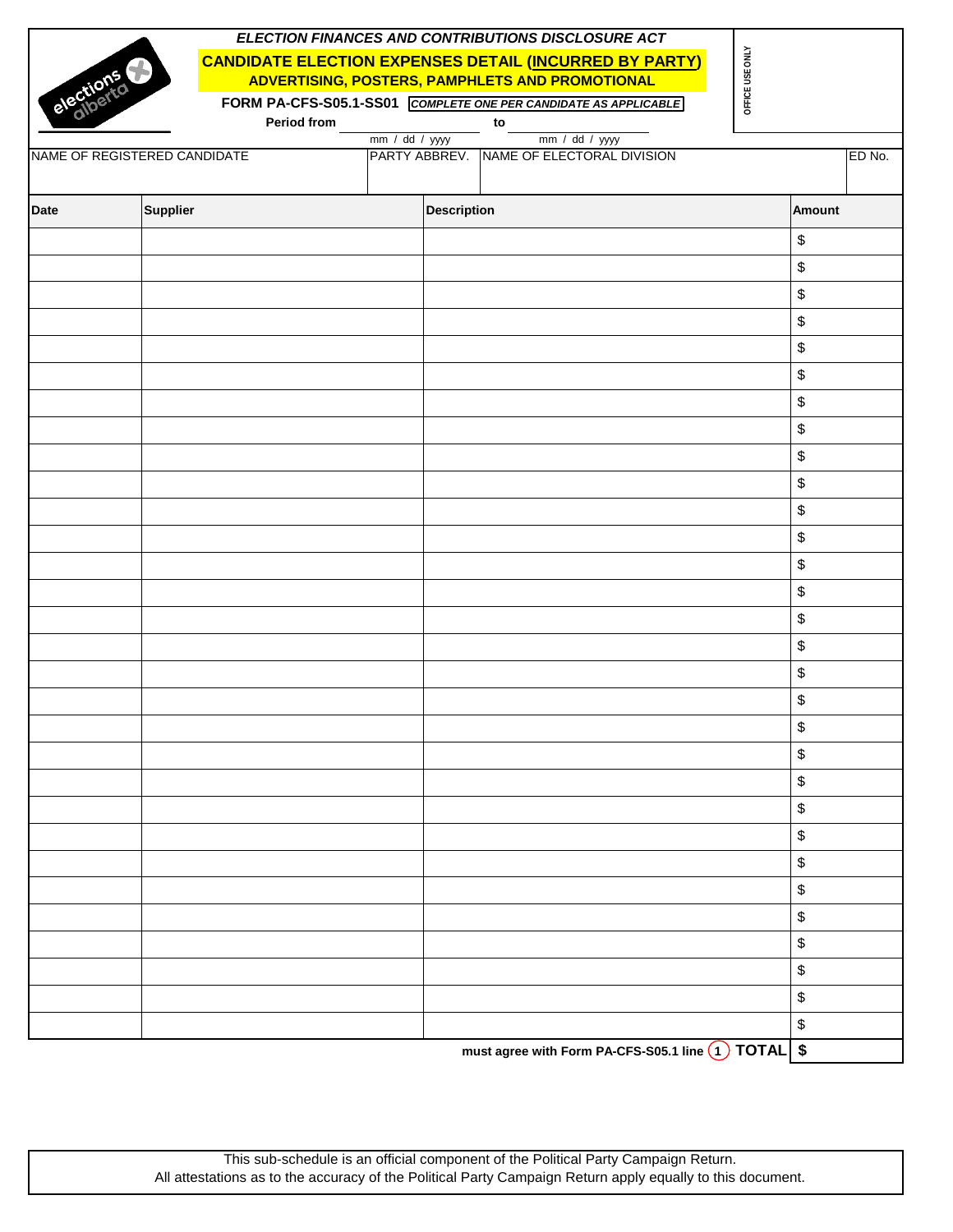|                              |                                                                                                                     |             |  |               |                    | ELECTION FINANCES AND CONTRIBUTIONS DISCLOSURE ACT              |  |                 |          |        |
|------------------------------|---------------------------------------------------------------------------------------------------------------------|-------------|--|---------------|--------------------|-----------------------------------------------------------------|--|-----------------|----------|--------|
|                              | <b>CANDIDATE ELECTION EXPENSES DETAIL (INCURRED BY PARTY)</b><br>elections<br><b>FURNITURE AND EQUIPMENT RENTAL</b> |             |  |               |                    |                                                                 |  |                 |          |        |
|                              |                                                                                                                     |             |  |               |                    | FORM PA-CFS-S05.1-SS02 COMPLETE ONE PER CANDIDATE AS APPLICABLE |  | OFFICE USE ONLY |          |        |
|                              |                                                                                                                     | Period from |  |               |                    | $\mathsf{to}$                                                   |  |                 |          |        |
| NAME OF REGISTERED CANDIDATE |                                                                                                                     |             |  | mm / dd / yyy |                    | mm / dd / yyyy<br>PARTY ABBREV. NAME OF ELECTORAL DIVISION      |  |                 |          | ED No. |
| <b>Date</b>                  | <b>Supplier</b>                                                                                                     |             |  |               | <b>Description</b> |                                                                 |  |                 | Amount   |        |
|                              |                                                                                                                     |             |  |               |                    |                                                                 |  |                 | \$       |        |
|                              |                                                                                                                     |             |  |               |                    |                                                                 |  |                 | \$       |        |
|                              |                                                                                                                     |             |  |               |                    |                                                                 |  |                 | \$       |        |
|                              |                                                                                                                     |             |  |               |                    |                                                                 |  |                 | \$       |        |
|                              |                                                                                                                     |             |  |               |                    |                                                                 |  |                 | \$       |        |
|                              |                                                                                                                     |             |  |               |                    |                                                                 |  |                 | \$       |        |
|                              |                                                                                                                     |             |  |               |                    |                                                                 |  |                 | \$       |        |
|                              |                                                                                                                     |             |  |               |                    |                                                                 |  |                 | \$       |        |
|                              |                                                                                                                     |             |  |               |                    |                                                                 |  |                 | \$       |        |
|                              |                                                                                                                     |             |  |               |                    |                                                                 |  |                 | \$       |        |
|                              |                                                                                                                     |             |  |               |                    |                                                                 |  |                 | \$       |        |
|                              |                                                                                                                     |             |  |               |                    |                                                                 |  |                 | \$       |        |
|                              |                                                                                                                     |             |  |               |                    |                                                                 |  |                 | \$       |        |
|                              |                                                                                                                     |             |  |               |                    |                                                                 |  |                 | \$       |        |
|                              |                                                                                                                     |             |  |               |                    |                                                                 |  |                 | \$       |        |
|                              |                                                                                                                     |             |  |               |                    |                                                                 |  |                 | \$       |        |
|                              |                                                                                                                     |             |  |               |                    |                                                                 |  |                 | \$       |        |
|                              |                                                                                                                     |             |  |               |                    |                                                                 |  |                 | \$       |        |
|                              |                                                                                                                     |             |  |               |                    |                                                                 |  |                 | \$       |        |
|                              |                                                                                                                     |             |  |               |                    |                                                                 |  |                 | \$       |        |
|                              |                                                                                                                     |             |  |               |                    |                                                                 |  |                 | \$       |        |
|                              |                                                                                                                     |             |  |               |                    |                                                                 |  |                 | \$<br>\$ |        |
|                              |                                                                                                                     |             |  |               |                    |                                                                 |  |                 | \$       |        |
|                              |                                                                                                                     |             |  |               |                    |                                                                 |  |                 | \$       |        |
|                              |                                                                                                                     |             |  |               |                    |                                                                 |  |                 | \$       |        |
|                              |                                                                                                                     |             |  |               |                    |                                                                 |  |                 | \$       |        |
|                              |                                                                                                                     |             |  |               |                    |                                                                 |  |                 | \$       |        |
|                              |                                                                                                                     |             |  |               |                    |                                                                 |  |                 | \$       |        |
|                              |                                                                                                                     |             |  |               |                    |                                                                 |  |                 | $\,$     |        |
|                              |                                                                                                                     |             |  |               |                    | must agree with Form PA-CFS-S05.1 line 2 TOTAL \$               |  |                 |          |        |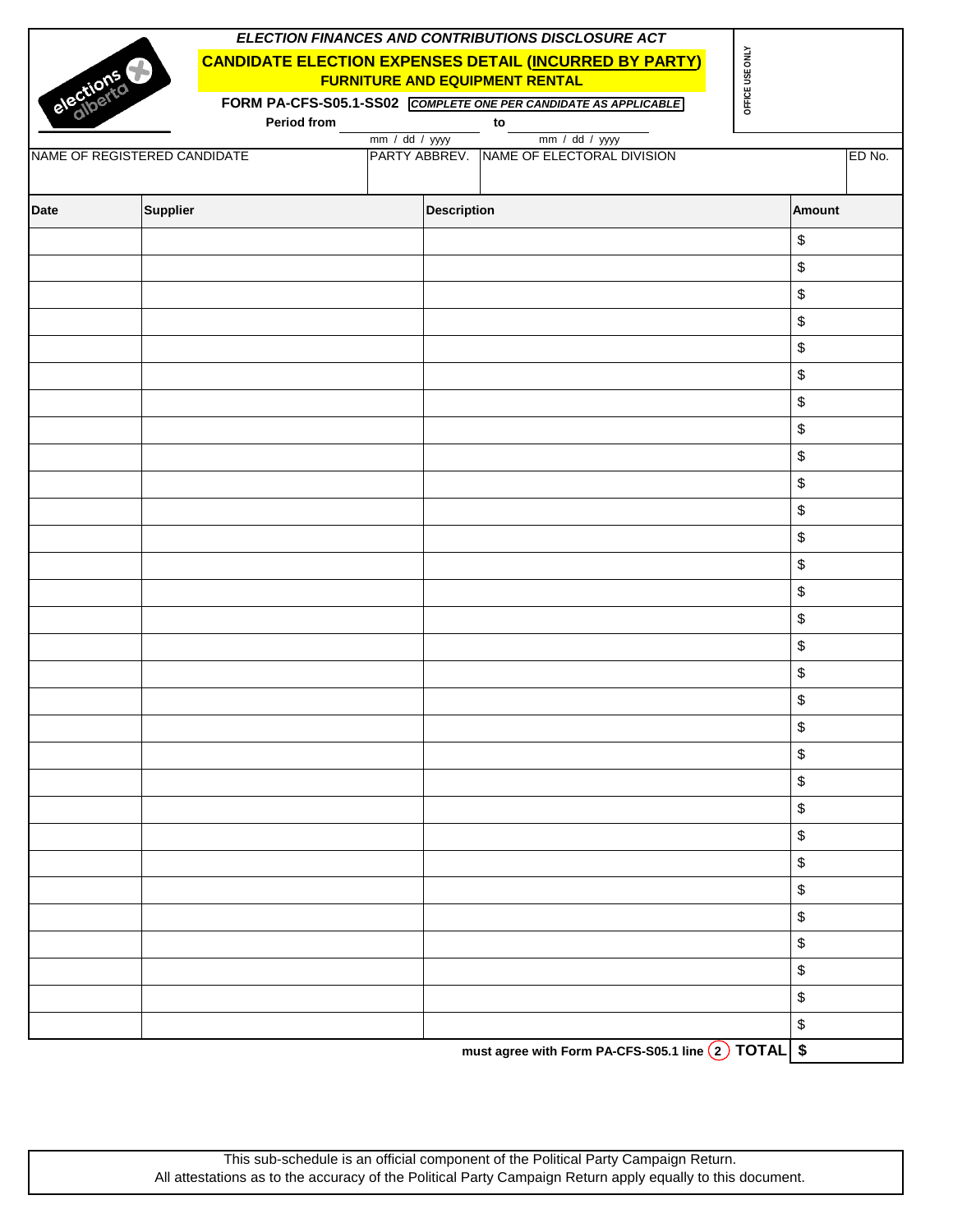| ELECTION FINANCES AND CONTRIBUTIONS DISCLOSURE ACT<br>OFFICE USE ONLY<br><b>CANDIDATE ELECTION EXPENSES DETAIL (INCURRED BY PARTY)</b><br>elections<br><b>HONORARIA AND SALARIES</b><br>FORM PA-CFS-S05.1-SS03 COMPLETE ONE PER CANDIDATE AS APPLICABLE |                              |             |  |                    |                                                            |  |               |        |
|---------------------------------------------------------------------------------------------------------------------------------------------------------------------------------------------------------------------------------------------------------|------------------------------|-------------|--|--------------------|------------------------------------------------------------|--|---------------|--------|
|                                                                                                                                                                                                                                                         |                              | Period from |  |                    | $\mathsf{to}$                                              |  |               |        |
|                                                                                                                                                                                                                                                         | NAME OF REGISTERED CANDIDATE |             |  | mm / dd / yyy      | mm / dd / yyyy<br>PARTY ABBREV. NAME OF ELECTORAL DIVISION |  |               | ED No. |
| <b>Date</b>                                                                                                                                                                                                                                             | <b>Supplier</b>              |             |  | <b>Description</b> |                                                            |  | <b>Amount</b> |        |
|                                                                                                                                                                                                                                                         |                              |             |  |                    |                                                            |  | \$            |        |
|                                                                                                                                                                                                                                                         |                              |             |  |                    |                                                            |  | \$            |        |
|                                                                                                                                                                                                                                                         |                              |             |  |                    |                                                            |  | \$            |        |
|                                                                                                                                                                                                                                                         |                              |             |  |                    |                                                            |  | \$            |        |
|                                                                                                                                                                                                                                                         |                              |             |  |                    |                                                            |  | \$            |        |
|                                                                                                                                                                                                                                                         |                              |             |  |                    |                                                            |  | \$            |        |
|                                                                                                                                                                                                                                                         |                              |             |  |                    |                                                            |  | \$            |        |
|                                                                                                                                                                                                                                                         |                              |             |  |                    |                                                            |  | \$            |        |
|                                                                                                                                                                                                                                                         |                              |             |  |                    |                                                            |  | \$            |        |
|                                                                                                                                                                                                                                                         |                              |             |  |                    |                                                            |  | \$            |        |
|                                                                                                                                                                                                                                                         |                              |             |  |                    |                                                            |  | \$            |        |
|                                                                                                                                                                                                                                                         |                              |             |  |                    |                                                            |  | \$            |        |
|                                                                                                                                                                                                                                                         |                              |             |  |                    |                                                            |  | \$            |        |
|                                                                                                                                                                                                                                                         |                              |             |  |                    |                                                            |  | \$            |        |
|                                                                                                                                                                                                                                                         |                              |             |  |                    |                                                            |  | \$            |        |
|                                                                                                                                                                                                                                                         |                              |             |  |                    |                                                            |  | \$            |        |
|                                                                                                                                                                                                                                                         |                              |             |  |                    |                                                            |  | \$            |        |
|                                                                                                                                                                                                                                                         |                              |             |  |                    |                                                            |  | $\,$          |        |
|                                                                                                                                                                                                                                                         |                              |             |  |                    |                                                            |  | \$            |        |
|                                                                                                                                                                                                                                                         |                              |             |  |                    |                                                            |  | \$            |        |
|                                                                                                                                                                                                                                                         |                              |             |  |                    |                                                            |  | \$            |        |
|                                                                                                                                                                                                                                                         |                              |             |  |                    |                                                            |  | \$            |        |
|                                                                                                                                                                                                                                                         |                              |             |  |                    |                                                            |  | \$            |        |
|                                                                                                                                                                                                                                                         |                              |             |  |                    |                                                            |  | \$            |        |
|                                                                                                                                                                                                                                                         |                              |             |  |                    |                                                            |  | \$            |        |
|                                                                                                                                                                                                                                                         |                              |             |  |                    |                                                            |  | \$            |        |
|                                                                                                                                                                                                                                                         |                              |             |  |                    |                                                            |  | \$            |        |
|                                                                                                                                                                                                                                                         |                              |             |  |                    |                                                            |  | \$            |        |
|                                                                                                                                                                                                                                                         |                              |             |  |                    |                                                            |  | \$            |        |
|                                                                                                                                                                                                                                                         |                              |             |  |                    |                                                            |  | $\,$          |        |
|                                                                                                                                                                                                                                                         |                              |             |  |                    | must agree with Form PA-CFS-S05.1 line 3 TOTAL \$          |  |               |        |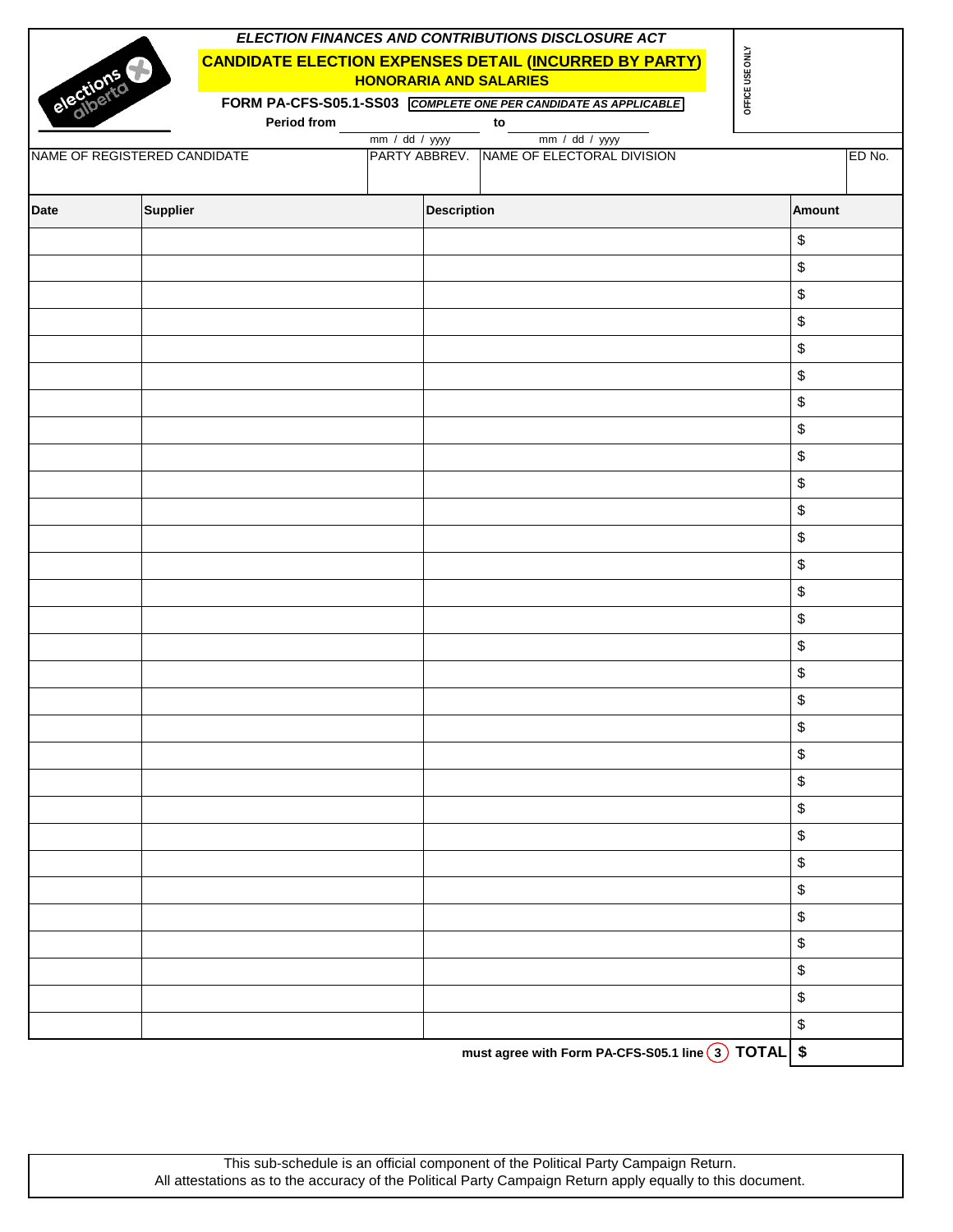|             |                              |                |                    | ELECTION FINANCES AND CONTRIBUTIONS DISCLOSURE ACT              |                 |                                           |        |
|-------------|------------------------------|----------------|--------------------|-----------------------------------------------------------------|-----------------|-------------------------------------------|--------|
|             |                              |                |                    | <b>CANDIDATE ELECTION EXPENSES DETAIL (INCURRED BY PARTY)</b>   | OFFICE USE ONLY |                                           |        |
|             |                              |                |                    | OCCUPANCY, MEETING SPACE, TELEPHONE, AND OFFICE SUPPLIES        |                 |                                           |        |
| elections   |                              |                |                    | FORM PA-CFS-S05.1-SS04 COMPLETE ONE PER CANDIDATE AS APPLICABLE |                 |                                           |        |
|             | Period from                  |                | $\mathsf{to}$      |                                                                 |                 |                                           |        |
|             |                              | mm / dd / yyyy |                    | mm / dd / yyyy                                                  |                 |                                           |        |
|             | NAME OF REGISTERED CANDIDATE |                |                    | PARTY ABBREV. NAME OF ELECTORAL DIVISION                        |                 |                                           | ED No. |
|             |                              |                |                    |                                                                 |                 |                                           |        |
| <b>Date</b> | Supplier                     |                | <b>Description</b> |                                                                 |                 | Amount                                    |        |
|             |                              |                |                    |                                                                 |                 | \$                                        |        |
|             |                              |                |                    |                                                                 |                 | \$                                        |        |
|             |                              |                |                    |                                                                 |                 | \$                                        |        |
|             |                              |                |                    |                                                                 |                 | \$                                        |        |
|             |                              |                |                    |                                                                 |                 | \$                                        |        |
|             |                              |                |                    |                                                                 |                 | \$                                        |        |
|             |                              |                |                    |                                                                 |                 | \$                                        |        |
|             |                              |                |                    |                                                                 |                 | \$                                        |        |
|             |                              |                |                    |                                                                 |                 | \$                                        |        |
|             |                              |                |                    |                                                                 |                 | \$                                        |        |
|             |                              |                |                    |                                                                 |                 | $\, \, \raisebox{12pt}{$\scriptstyle \$}$ |        |
|             |                              |                |                    |                                                                 |                 | \$                                        |        |
|             |                              |                |                    |                                                                 |                 | \$                                        |        |
|             |                              |                |                    |                                                                 |                 | \$                                        |        |
|             |                              |                |                    |                                                                 |                 | \$                                        |        |
|             |                              |                |                    |                                                                 |                 | \$                                        |        |
|             |                              |                |                    |                                                                 |                 | \$                                        |        |
|             |                              |                |                    |                                                                 |                 | \$                                        |        |
|             |                              |                |                    |                                                                 |                 | \$                                        |        |
|             |                              |                |                    |                                                                 |                 | \$                                        |        |
|             |                              |                |                    |                                                                 |                 | \$                                        |        |
|             |                              |                |                    |                                                                 |                 | \$                                        |        |
|             |                              |                |                    |                                                                 |                 | \$                                        |        |
|             |                              |                |                    |                                                                 |                 | \$                                        |        |
|             |                              |                |                    |                                                                 |                 | \$                                        |        |
|             |                              |                |                    |                                                                 |                 | \$                                        |        |
|             |                              |                |                    |                                                                 |                 | \$                                        |        |
|             |                              |                |                    |                                                                 |                 | \$                                        |        |
|             |                              |                |                    |                                                                 |                 | \$                                        |        |
|             |                              |                |                    |                                                                 |                 | \$                                        |        |
|             |                              |                |                    | must agree with Form PA-CFS-S05.1 line 4 TOTAL \$               |                 |                                           |        |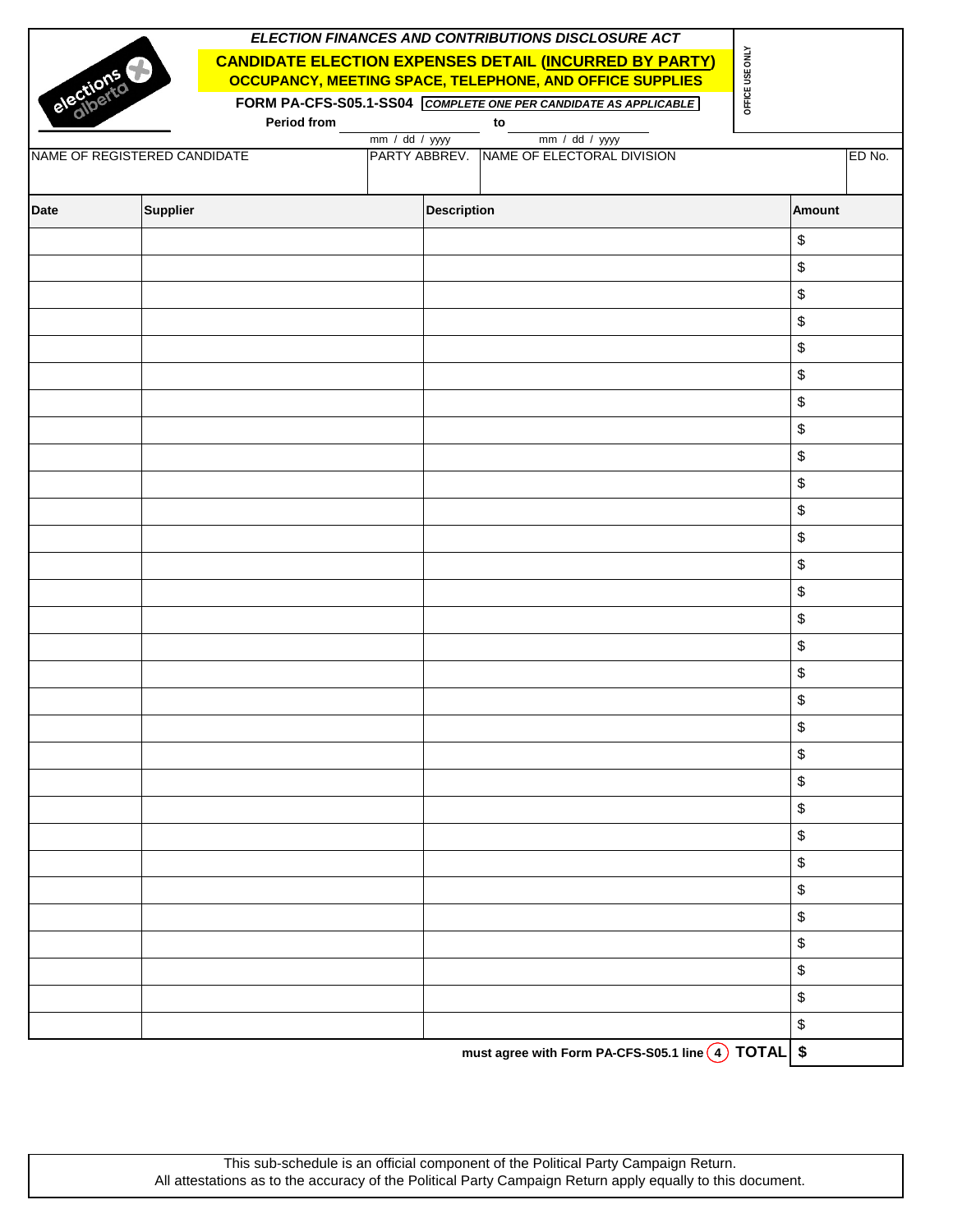|           |                              |             |                |                    | ELECTION FINANCES AND CONTRIBUTIONS DISCLOSURE ACT              |                 |                                           |        |
|-----------|------------------------------|-------------|----------------|--------------------|-----------------------------------------------------------------|-----------------|-------------------------------------------|--------|
|           |                              |             |                |                    | <b>CANDIDATE ELECTION EXPENSES DETAIL (INCURRED BY PARTY)</b>   |                 |                                           |        |
| elections |                              |             |                | <b>POLLING</b>     |                                                                 | OFFICE USE ONLY |                                           |        |
|           |                              |             |                |                    | FORM PA-CFS-S05.1-SS05 COMPLETE ONE PER CANDIDATE AS APPLICABLE |                 |                                           |        |
|           |                              | Period from |                |                    | to                                                              |                 |                                           |        |
|           |                              |             | mm / dd / yyyy |                    | mm / dd / yyyy                                                  |                 |                                           |        |
|           | NAME OF REGISTERED CANDIDATE |             |                |                    | PARTY ABBREV. NAME OF ELECTORAL DIVISION                        |                 |                                           | ED No. |
|           |                              |             |                |                    |                                                                 |                 |                                           |        |
| Date      | <b>Supplier</b>              |             |                | <b>Description</b> |                                                                 |                 | <b>Amount</b>                             |        |
|           |                              |             |                |                    |                                                                 |                 | \$                                        |        |
|           |                              |             |                |                    |                                                                 |                 | $\, \, \raisebox{12pt}{$\scriptstyle \$}$ |        |
|           |                              |             |                |                    |                                                                 |                 | \$                                        |        |
|           |                              |             |                |                    |                                                                 |                 | $\, \, \raisebox{12pt}{$\scriptstyle \$}$ |        |
|           |                              |             |                |                    |                                                                 |                 | \$                                        |        |
|           |                              |             |                |                    |                                                                 |                 | \$                                        |        |
|           |                              |             |                |                    |                                                                 |                 | \$                                        |        |
|           |                              |             |                |                    |                                                                 |                 | \$                                        |        |
|           |                              |             |                |                    |                                                                 |                 | $\, \, \raisebox{12pt}{$\scriptstyle \$}$ |        |
|           |                              |             |                |                    |                                                                 |                 | \$                                        |        |
|           |                              |             |                |                    |                                                                 |                 | \$                                        |        |
|           |                              |             |                |                    |                                                                 |                 | $\, \, \raisebox{12pt}{$\scriptstyle \$}$ |        |
|           |                              |             |                |                    |                                                                 |                 | $\, \, \raisebox{12pt}{$\scriptstyle \$}$ |        |
|           |                              |             |                |                    |                                                                 |                 | \$                                        |        |
|           |                              |             |                |                    |                                                                 |                 | $\, \, \raisebox{12pt}{$\scriptstyle \$}$ |        |
|           |                              |             |                |                    |                                                                 |                 | \$                                        |        |
|           |                              |             |                |                    |                                                                 |                 | $\, \, \raisebox{12pt}{$\scriptstyle \$}$ |        |
|           |                              |             |                |                    |                                                                 |                 | \$                                        |        |
|           |                              |             |                |                    |                                                                 |                 | \$                                        |        |
|           |                              |             |                |                    |                                                                 |                 | \$                                        |        |
|           |                              |             |                |                    |                                                                 |                 | \$                                        |        |
|           |                              |             |                |                    |                                                                 |                 | \$                                        |        |
|           |                              |             |                |                    |                                                                 |                 | \$                                        |        |
|           |                              |             |                |                    |                                                                 |                 | \$                                        |        |
|           |                              |             |                |                    |                                                                 |                 | \$                                        |        |
|           |                              |             |                |                    |                                                                 |                 | \$                                        |        |
|           |                              |             |                |                    |                                                                 |                 | \$                                        |        |
|           |                              |             |                |                    |                                                                 |                 | \$                                        |        |
|           |                              |             |                |                    |                                                                 |                 | \$                                        |        |
|           |                              |             |                |                    |                                                                 |                 | \$                                        |        |
|           |                              |             |                |                    | must agree with Form PA-CFS-S05.1 line (5) TOTAL \$             |                 |                                           |        |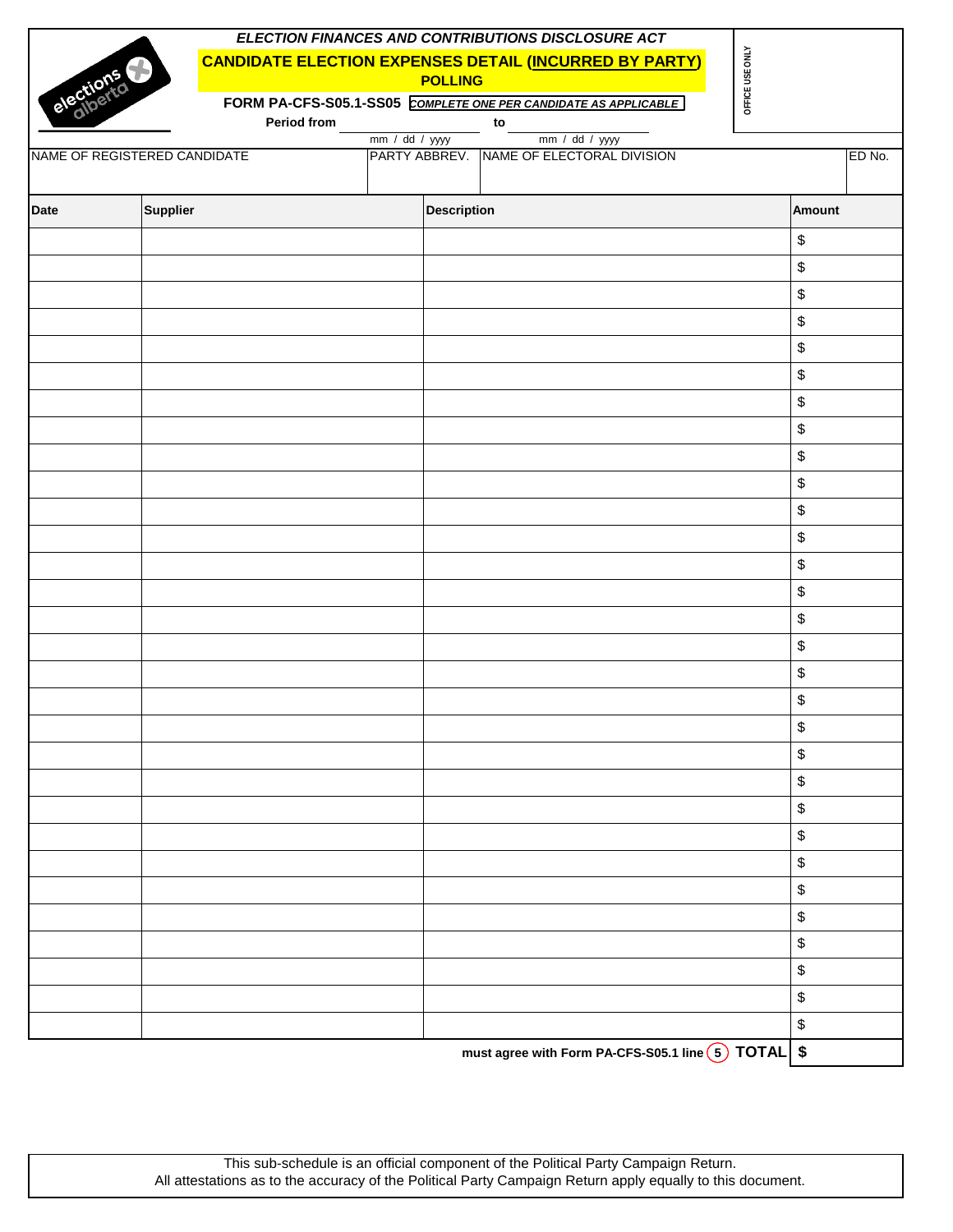|             |                              |             |                    |                    | ELECTION FINANCES AND CONTRIBUTIONS DISCLOSURE ACT              |                 |               |        |
|-------------|------------------------------|-------------|--------------------|--------------------|-----------------------------------------------------------------|-----------------|---------------|--------|
|             |                              |             |                    |                    | <b>CANDIDATE ELECTION EXPENSES DETAIL (INCURRED BY PARTY)</b>   |                 |               |        |
|             | elections                    |             |                    |                    | <b>SIGNS/STRUCTURAL SUPPORT</b>                                 | OFFICE USE ONLY |               |        |
|             |                              |             |                    |                    | FORM PA-CFS-S05.1-SS06 COMPLETE ONE PER CANDIDATE AS APPLICABLE |                 |               |        |
|             |                              | Period from | $mm / dd / yy$ yyy |                    | to<br>mm / dd / yyyy                                            |                 |               |        |
|             | NAME OF REGISTERED CANDIDATE |             |                    |                    | PARTY ABBREV. NAME OF ELECTORAL DIVISION                        |                 |               | ED No. |
|             |                              |             |                    |                    |                                                                 |                 |               |        |
| <b>Date</b> | <b>Supplier</b>              |             |                    | <b>Description</b> |                                                                 |                 | <b>Amount</b> |        |
|             |                              |             |                    |                    |                                                                 |                 | \$            |        |
|             |                              |             |                    |                    |                                                                 |                 | \$            |        |
|             |                              |             |                    |                    |                                                                 |                 | \$            |        |
|             |                              |             |                    |                    |                                                                 |                 | \$            |        |
|             |                              |             |                    |                    |                                                                 |                 | \$            |        |
|             |                              |             |                    |                    |                                                                 |                 | \$            |        |
|             |                              |             |                    |                    |                                                                 |                 | \$            |        |
|             |                              |             |                    |                    |                                                                 |                 | \$            |        |
|             |                              |             |                    |                    |                                                                 |                 | \$            |        |
|             |                              |             |                    |                    |                                                                 |                 | \$            |        |
|             |                              |             |                    |                    |                                                                 |                 | \$            |        |
|             |                              |             |                    |                    |                                                                 |                 | \$            |        |
|             |                              |             |                    |                    |                                                                 |                 | \$            |        |
|             |                              |             |                    |                    |                                                                 |                 | \$            |        |
|             |                              |             |                    |                    |                                                                 |                 | \$<br>\$      |        |
|             |                              |             |                    |                    |                                                                 |                 | \$            |        |
|             |                              |             |                    |                    |                                                                 |                 | \$            |        |
|             |                              |             |                    |                    |                                                                 |                 | \$            |        |
|             |                              |             |                    |                    |                                                                 |                 | \$            |        |
|             |                              |             |                    |                    |                                                                 |                 | \$            |        |
|             |                              |             |                    |                    |                                                                 |                 | \$            |        |
|             |                              |             |                    |                    |                                                                 |                 | \$            |        |
|             |                              |             |                    |                    |                                                                 |                 | \$            |        |
|             |                              |             |                    |                    |                                                                 |                 | \$            |        |
|             |                              |             |                    |                    |                                                                 |                 | \$            |        |
|             |                              |             |                    |                    |                                                                 |                 | \$            |        |
|             |                              |             |                    |                    |                                                                 |                 | \$            |        |
|             |                              |             |                    |                    |                                                                 |                 | \$            |        |
|             |                              |             |                    |                    |                                                                 |                 | $\,$          |        |
|             |                              |             |                    |                    | must agree with Form PA-CFS-S05.1 line 6 TOTAL \$               |                 |               |        |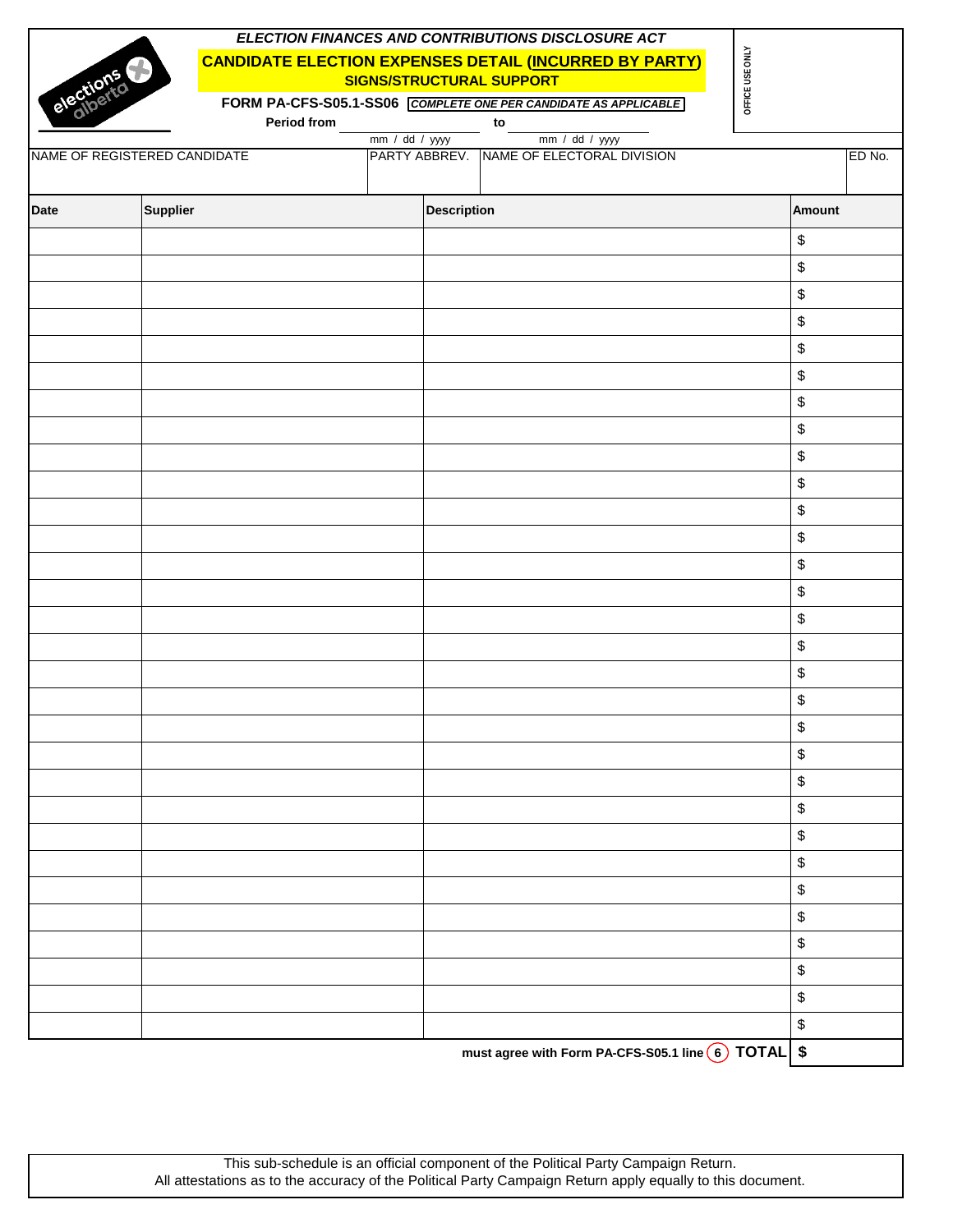|             |                              |             |                       | ELECTION FINANCES AND CONTRIBUTIONS DISCLOSURE ACT              |                 |          |        |
|-------------|------------------------------|-------------|-----------------------|-----------------------------------------------------------------|-----------------|----------|--------|
|             |                              |             |                       | <b>CANDIDATE ELECTION EXPENSES DETAIL (INCURRED BY PARTY)</b>   |                 |          |        |
|             | elections                    |             | <b>OTHER EXPENSES</b> |                                                                 | OFFICE USE ONLY |          |        |
|             |                              |             |                       | FORM PA-CFS-S05.1-SS07 COMPLETE ONE PER CANDIDATE AS APPLICABLE |                 |          |        |
|             |                              | Period from |                       | to                                                              |                 |          |        |
|             | NAME OF REGISTERED CANDIDATE |             | mm / dd / yyyy        | mm / dd / yyyy<br>PARTY ABBREV. NAME OF ELECTORAL DIVISION      |                 |          | ED No. |
|             |                              |             |                       |                                                                 |                 |          |        |
| <b>Date</b> | Supplier                     |             | <b>Description</b>    |                                                                 |                 | Amount   |        |
|             |                              |             |                       |                                                                 |                 | \$       |        |
|             |                              |             |                       |                                                                 |                 | \$       |        |
|             |                              |             |                       |                                                                 |                 | \$       |        |
|             |                              |             |                       |                                                                 |                 | \$       |        |
|             |                              |             |                       |                                                                 |                 | \$       |        |
|             |                              |             |                       |                                                                 |                 | \$       |        |
|             |                              |             |                       |                                                                 |                 | \$       |        |
|             |                              |             |                       |                                                                 |                 | \$       |        |
|             |                              |             |                       |                                                                 |                 | \$       |        |
|             |                              |             |                       |                                                                 |                 | \$       |        |
|             |                              |             |                       |                                                                 |                 | \$       |        |
|             |                              |             |                       |                                                                 |                 | \$       |        |
|             |                              |             |                       |                                                                 |                 | \$       |        |
|             |                              |             |                       |                                                                 |                 | \$       |        |
|             |                              |             |                       |                                                                 |                 | \$<br>\$ |        |
|             |                              |             |                       |                                                                 |                 | \$       |        |
|             |                              |             |                       |                                                                 |                 | \$       |        |
|             |                              |             |                       |                                                                 |                 | \$       |        |
|             |                              |             |                       |                                                                 |                 | \$       |        |
|             |                              |             |                       |                                                                 |                 | \$       |        |
|             |                              |             |                       |                                                                 |                 | \$       |        |
|             |                              |             |                       |                                                                 |                 | \$       |        |
|             |                              |             |                       |                                                                 |                 | \$       |        |
|             |                              |             |                       |                                                                 |                 | \$       |        |
|             |                              |             |                       |                                                                 |                 | \$       |        |
|             |                              |             |                       |                                                                 |                 | \$       |        |
|             |                              |             |                       |                                                                 |                 | \$       |        |
|             |                              |             |                       |                                                                 |                 | \$       |        |
|             |                              |             |                       |                                                                 |                 | \$       |        |
|             |                              |             |                       | must agree with Form PA-CFS-S05.1 line $\boxed{7}$ TOTAL \$     |                 |          |        |